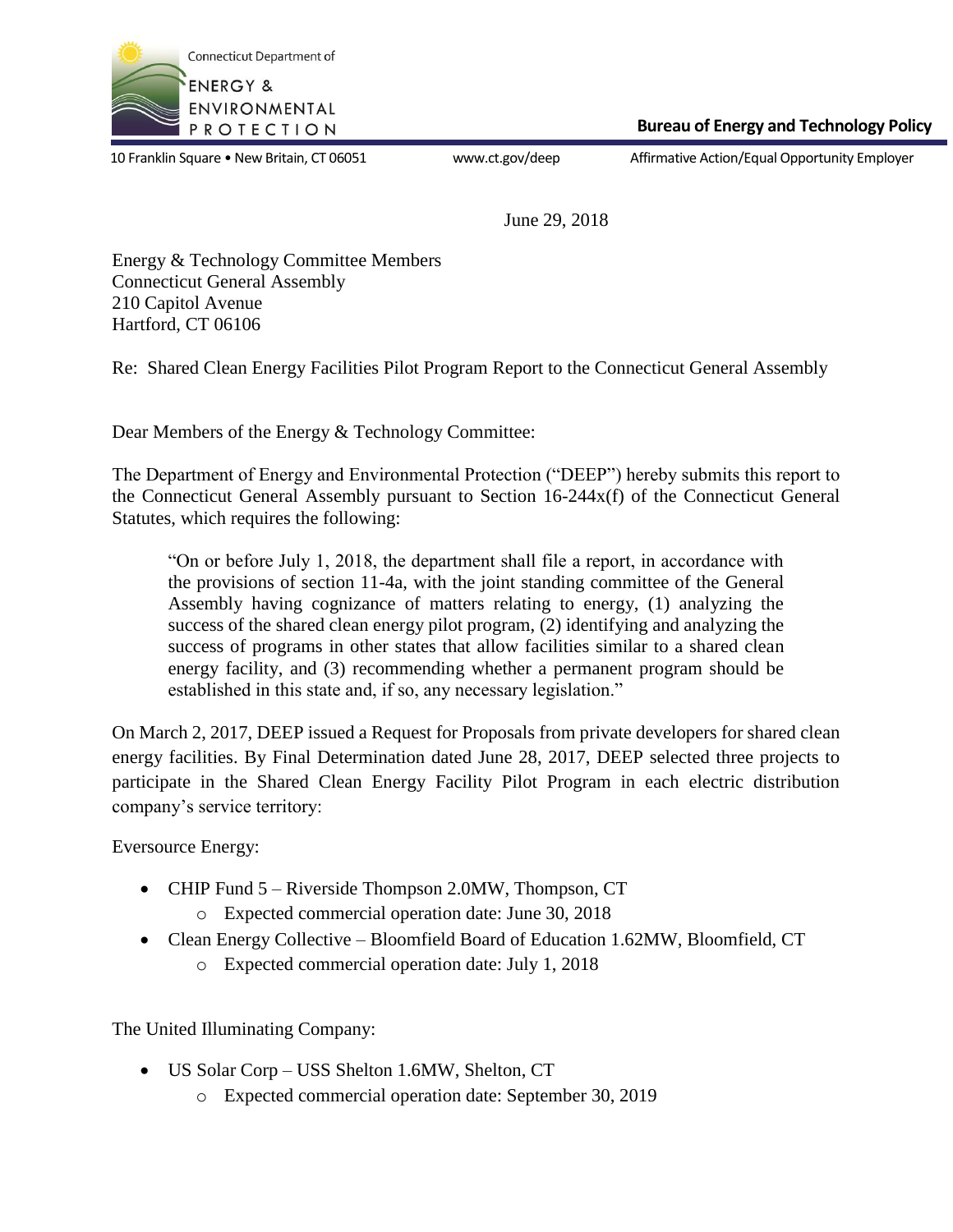DEEP continues to monitor the progress in the development of the pilot projects while simultaneously working on the implementation of a statewide shared clean energy program as required by Public Act 18-50, An Act Concerning Connecticut's Energy Future. Public Act 18-50 was signed in to law on May 24, 2018. Section 7(c) of Public Act 18-50 directs DEEP to initiate a proceeding, on or before September 1, 2018, to develop program requirements and tariff proposals to establish a statewide shared clean energy program, and to submit, on or before July 1, 2019, any such program requirements and tariff proposals to the Public Utilities Regulatory Authority for review and approval. We look forward to providing additional updates to the Energy and Technology Committee on DEEP's progress in developing and implementing these programs.

Sincerely,

**DEPARTMENT OF ENERGY AND ENVIRONMENTAL PROTECTION Bureau of Energy and Technology Policy**

Ball

Tracy R. Babbidge Bureau Chief

Enclosure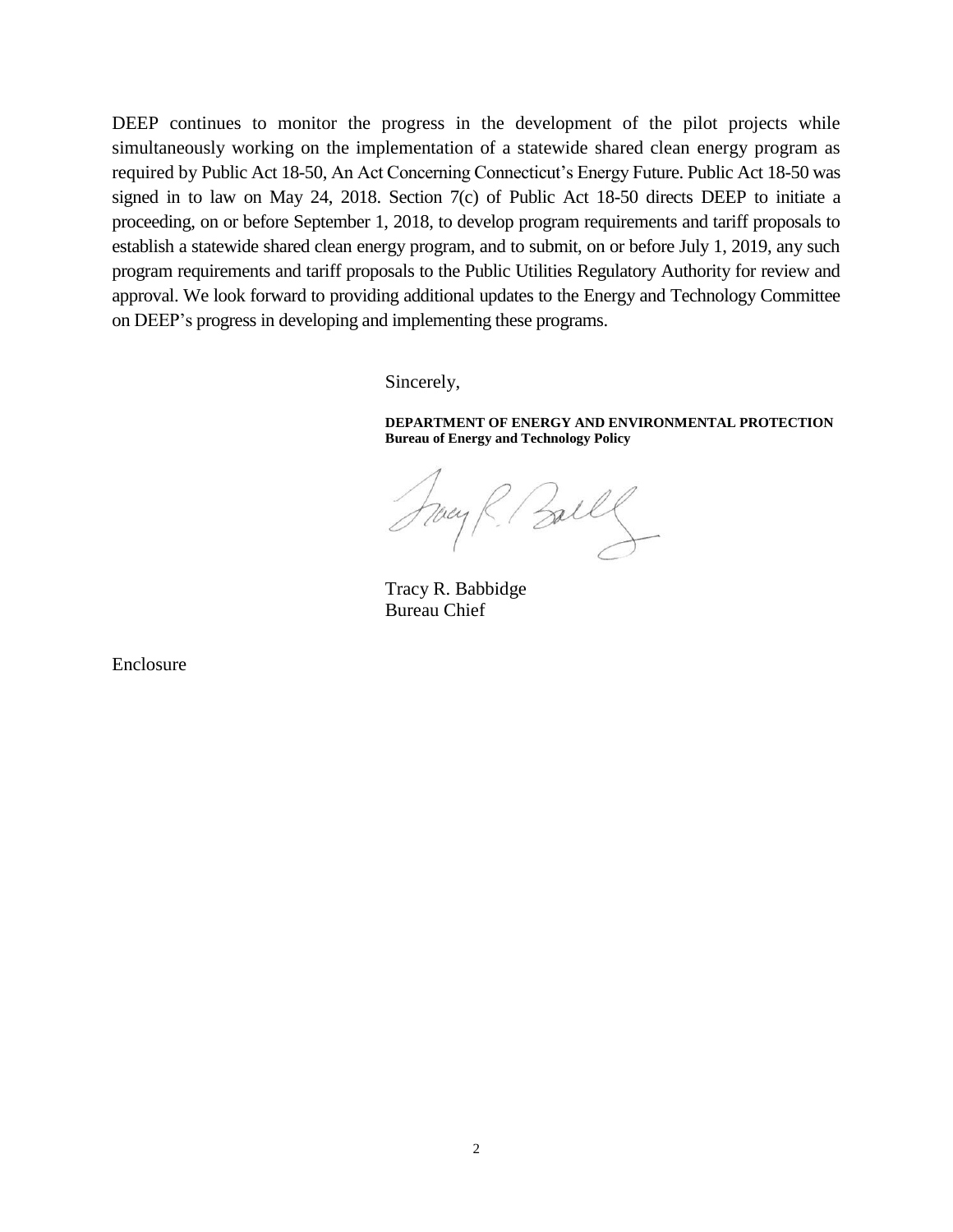Connecticut General Statutes §16-244x: Report to the Energy and Technology Committee on the Shared Clean Energy Facilities Pilot Program

June 29, 2018



Connecticut Department of Energy and Environmental Protection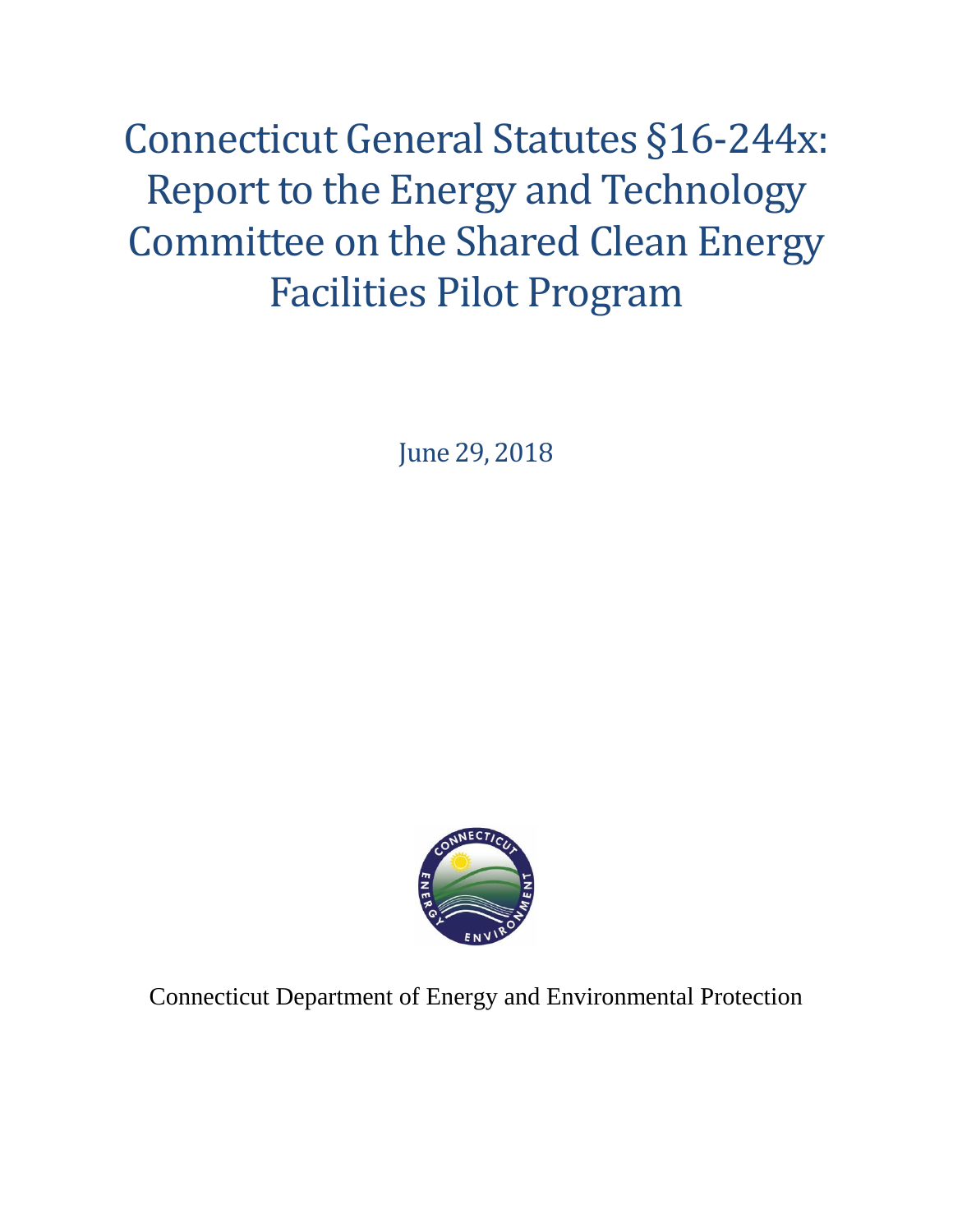# **Contents**

| I.  |                                                                                   |
|-----|-----------------------------------------------------------------------------------|
| П.  |                                                                                   |
| Ш.  |                                                                                   |
| A.  |                                                                                   |
| B.  |                                                                                   |
| C.  |                                                                                   |
| D.  |                                                                                   |
| Е.  |                                                                                   |
| F.  |                                                                                   |
| G.  |                                                                                   |
| Н.  | Consumer Protections, Subscription Documents, and Billing Terminology 11          |
| I.  | Reporting Requirements to DEEP after Commercial Operation Commences 14            |
| J.  | Identification and Analysis of the Success of Similar Programs in Other States 14 |
| IV. |                                                                                   |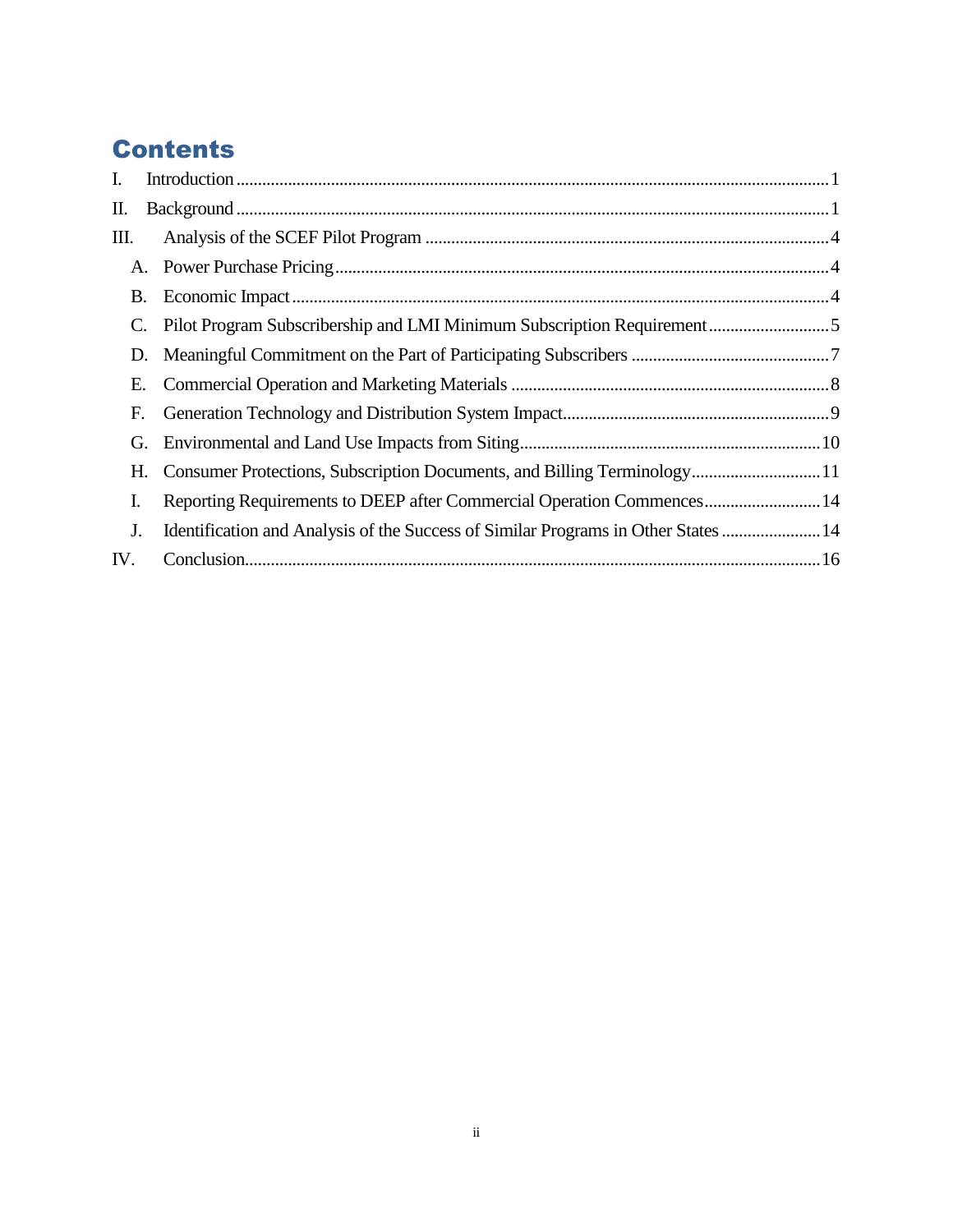### <span id="page-4-0"></span>**I. INTRODUCTION**

The Department of Energy and Environmental Protection ("DEEP") issues this report in accordance with the provisions of Section 11-4a of the General Statutes of Connecticut, pursuant to Public Act 15-113, An Act Establishing a Shared Clean Energy Facility Pilot Program, as amended by Public Act 16-116, An Act Concerning the Shared Clean Energy Facility Pilot Program ("the SCEF Act"), as codified in Section 16-244x of the Connecticut General Statutes ("Conn. Gen. Stat."). The SCEF statute directs DEEP to file a report with the Energy and Technology Committee of the General Assembly of Connecticut ("E&T Committee") concerning the Shared Clean Energy Facilities ("SCEF") Pilot Program. Specifically, this report endeavors to provide:

- Analysis of the SCEF Pilot Program; and
- Identification and analysis of the success of similar programs in other states.

Conn. Gen. Stat. §16-244x(f) also directs DEEP to include in this report a recommendation on whether a permanent program should be established in Connecticut and, if so, any necessary legislation. However, two recent developments refocus the discussion and recommendations for this report. First, DEEP released the 2018 Comprehensive Energy Strategy ("CES") on February 8, 2018. Among other key strategies, the CES recommends continuing to increase Connecticut's level of investment in renewables, while ensuring that investments optimize zero-carbon resource deployment at the lowest cost to consumers, and address siting and land-use pressures through the development of a working group. More pointedly, the CES identified SCEF program design challenges centered on the fact that contracts between projects and the electric distribution companies ("EDCs") are paid for by all ratepayers but a credit is allocated only to participating customers. Thus, the CES recommends addressing this issue in any statewide program rollout and integrating any statewide shared clean energy program into successor programs supporting distributed generation.

Second, Public Act 18-50, An Act Concerning Connecticut's Energy Future ("the Energy Future Act"), was signed in to law on May 24, 2018. Section 7(c) of the Energy Future Act directs DEEP to initiate a proceeding, on or before September 1, 2018, that develops program requirements and tariff proposals to establish a statewide SCEF program, and to submit, on or before July 1, 2019, any such program requirements and tariff proposals to the Public Utilities Regulatory Authority ("PURA") for review and approval.

Therefore, this report offers insight, commentary and recommendations as informed by DEEP's relatively brief experience with the pilot program, and spotlights certain noteworthy programs in other states that are reflective of DEEP's stance on relevant topics as articulated in the 2018 CES.

#### <span id="page-4-1"></span>II. **BACKGROUND**

The SCEF Act requires DEEP to establish, in consultation with the EDCs, namely Eversource Energy ("Eversource") and The United Illuminating Company ("UI"), a two-year SCEF pilot program using Class I renewable energy sources. Further, the SCEF Act directs DEEP to: (1)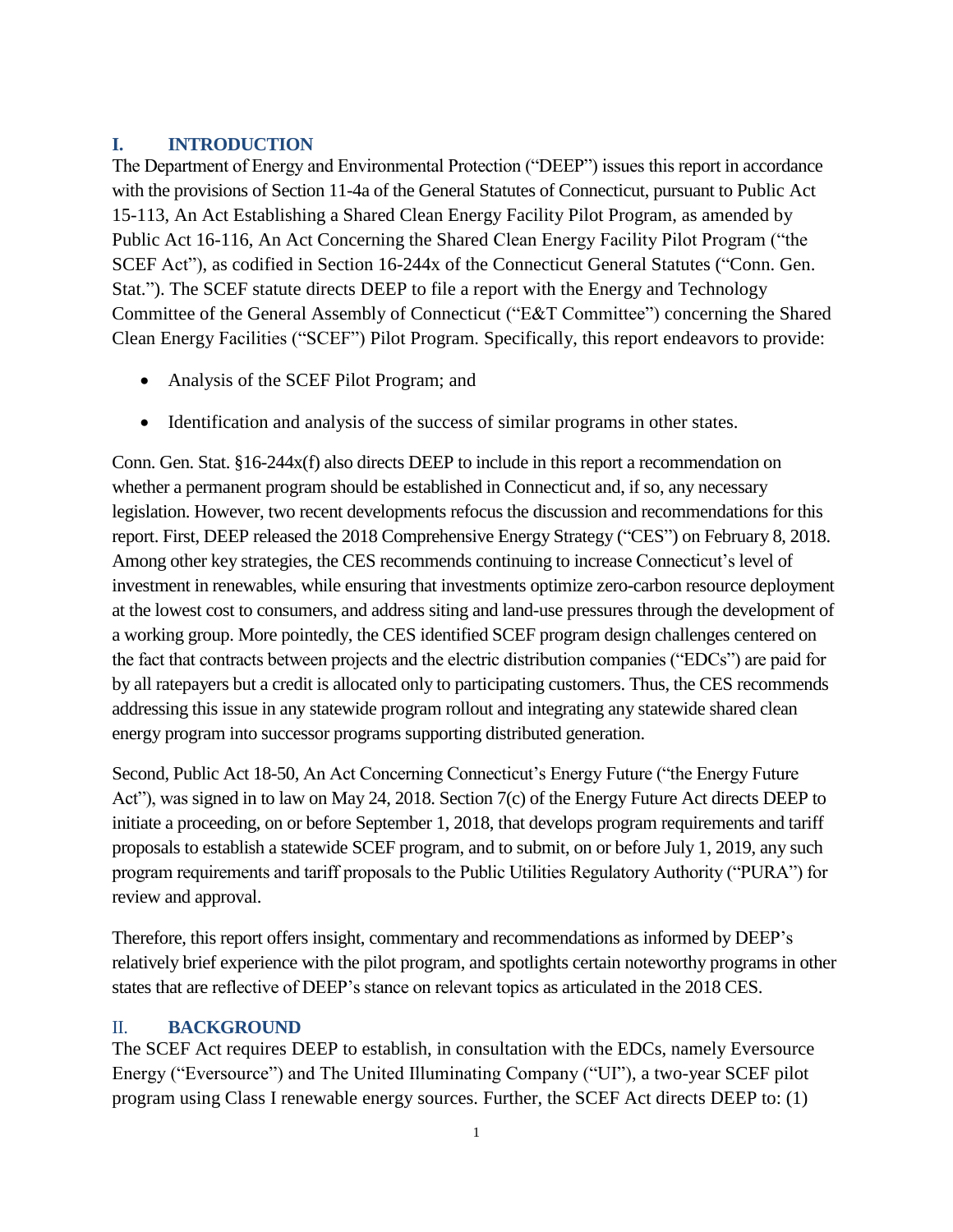establish a billing credit for subscribers of a SCEF; (2) establish consumer protections for subscribers and potential subscribers of such a facility; and (3) select, pursuant to a competitive request for proposals ("RFP") process, SCEF projects with an aggregate total nameplate capacity rating of no more than six megawatts ("MW"), but no more than two MW in the aggregate in the service territory of UI and no more than four MW in the aggregate in the service territory of Eversource. Any tariff resulting from this pilot program is subject to review and approval by PURA.

DEEP held an initial technical meeting on the pilot program on October 21, 2015. To clarify the policy objectives of the pilot program, DEEP reviewed the findings, comments and testimony submitted on SCEFs during prior legislative sessions. DEEP identified specific policy objectives for the pilot program, including:

- Expanding clean energy deployment;
- Promoting equitable participation by increasing access to clean energy for low- to moderate-income ("LMI") customers;
- Optimizing the positive re-use of sites with limited alternative uses; and
- Supporting in-state economic development opportunities, and minimizing the cost to electric ratepayers.

On May 20, 2016, DEEP released a draft RFP for public comment. DEEP held a public hearing on the draft RFP on June 9, 2016, and accepted public comment on the draft RFP through June 20, 2016.

By way of a notice dated July 1, 2016, DEEP issued the Request for Proposals from Private Developers for Shared Clean Energy Facilities ("Initial SCEF RFP") to solicit proposals for the SCEF pilot program by September 1, 2016. The Initial SCEF RFP allowed no more than three pricing bids with each proposal. The Initial SCEF RFP also integrated the specific policy objectives identified above to guide the evaluation and selection process. Further, on July 1, 2016, each EDC submitted a tariff that conforms to the requirements of the RFP to PURA for approval. PURA subsequently approved such tariffs for Eversource and UI on July 7, 2016 and August 18, 2016 respectively.

DEEP received nineteen project proposals from eight different developers in response to the Initial SCEF RFP by the September 1, 2016 deadline. Four developers offered multiple pricing options for their project proposals. Altogether, a total of twenty-nine pricing bids were submitted. On February 1, 2017, DEEP issued a Final Determination ("Initial Final Determination") that declined to accept any bids submitted in response to the Initial SCEF RFP. The Evaluation Team assigned by DEEP identified issues with four major components of the Initial SCEF RFP that had the potential to adversely impact the pilot program's operation and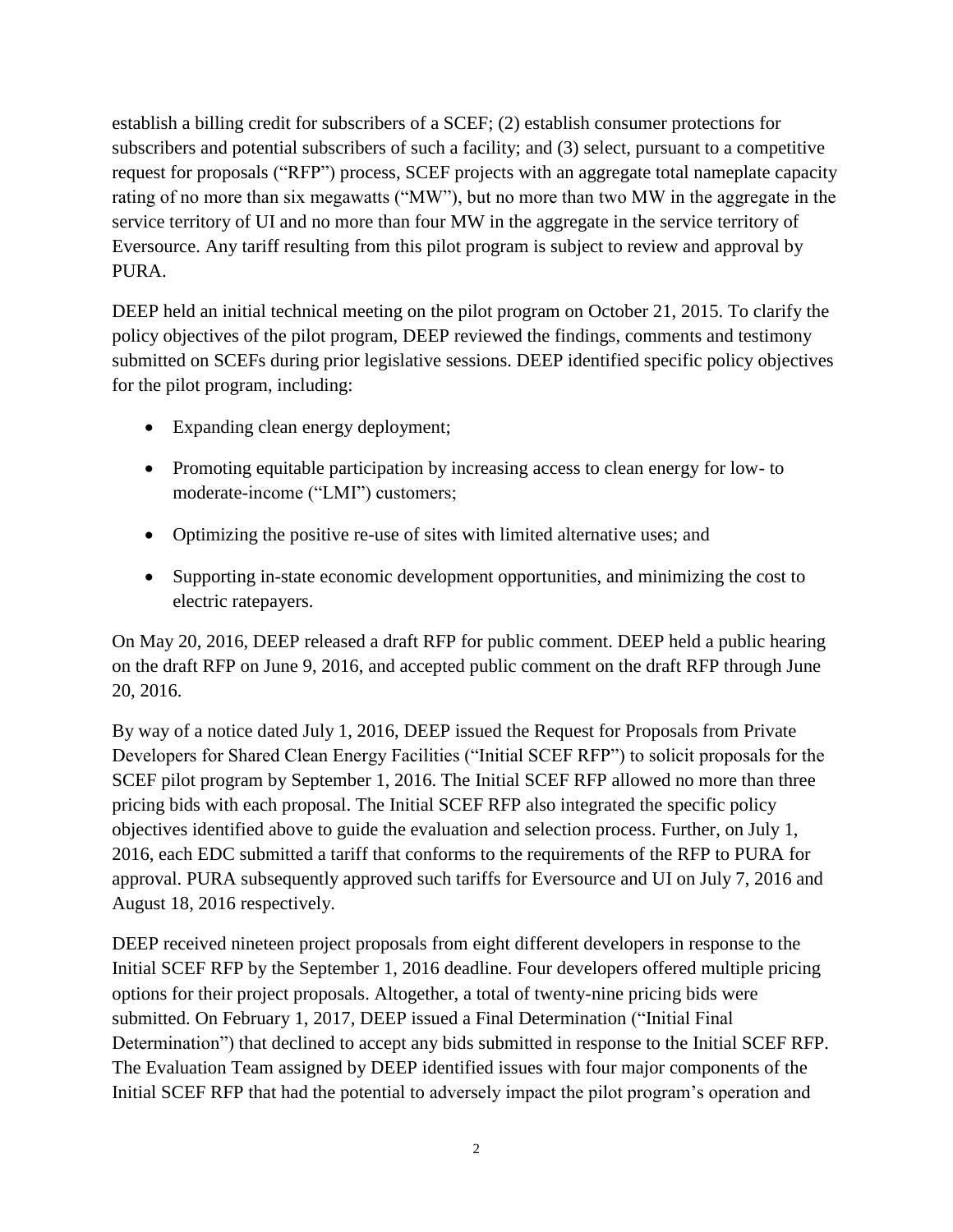outcome, the participating and non-participating customers, and the EDCs. Concurrently, DEEP released a revised draft RFP that addressed and modified those four components:

- Siting restrictions to protect prime farmland, historic preservation properties, core forests, and endangered, threatened and special concern species and significant natural communities;
- Limitation of commercial and industrial ("C&I") customer subscription in the aggregate to no more than 60 percent of the total production;
- Elimination of the Subscriber Organization-managed credit and billing structure, as presented in the Initial SCEF RFP; and
- A pricing cap of \$0.17 per kilowatt-hour ("kWh").

DEEP received written and oral comments on its Initial Final Determination and revised draft RFP. On March 2, 2017, DEEP released a final RFP ("SCEF RFP") seeking bids through April 3, 2017, which was subsequently extended to April 10, 2017. On March 2, 2017, Eversource submitted a tariff rider ("SCEF Rider") that includes the terms and conditions of the pilot program consistent with the SCEF RFP, which PURA approved effective April 1, 2017. On March 6, 2017, UI submitted the SCEF Rider with the same terms and conditions. DEEP held a bidders' conference on March 16, 2017.

DEEP received nine project proposals from four developers in response to the SCEF RFP by the April 10, 2017 deadline. One developer offered multiple pricing options for its two project proposals. Altogether, a total of thirteen pricing bids were submitted. On June 28, 2017, DEEP issued a Final Determination on the SCEF RFP ("Final Determination") that selected the following project proposals for the EDCs:

*Eversource:*

- CHIP Fund 5 Riverside Thompson 2.0MW, Thompson, CT ("CHIP Fund 5 Thompson SCEF")
- Clean Energy Collective Bloomfield Board of Education 1.62MW, Bloomfield, CT ("CEC Bloomfield SCEF")

*UI:*

US Solar Corp – USS Shelton 1.6MW, Shelton, CT ("US Solar Shelton SCEF")

The SCEF RFP defined "Bidder" as "an entity that submits a Proposal for a Subscriber Organization and the development and operation of the SCEF consistent with the requirements of [the] RFP". "Subscriber organization" ("SO") is defined by Conn. Gen. Stat. §16-244x(a)(5) as "any for-profit or not-for-profit entity permitted by Connecticut law that (A) owns or operates one or more shared clean energy facilities for the benefit of the subscribers, or (B) contracts with a third-party entity to build, own or operate one or more shared clean energy facilities." Relative to each of the three selected project proposals, the bidder also functions as the SO.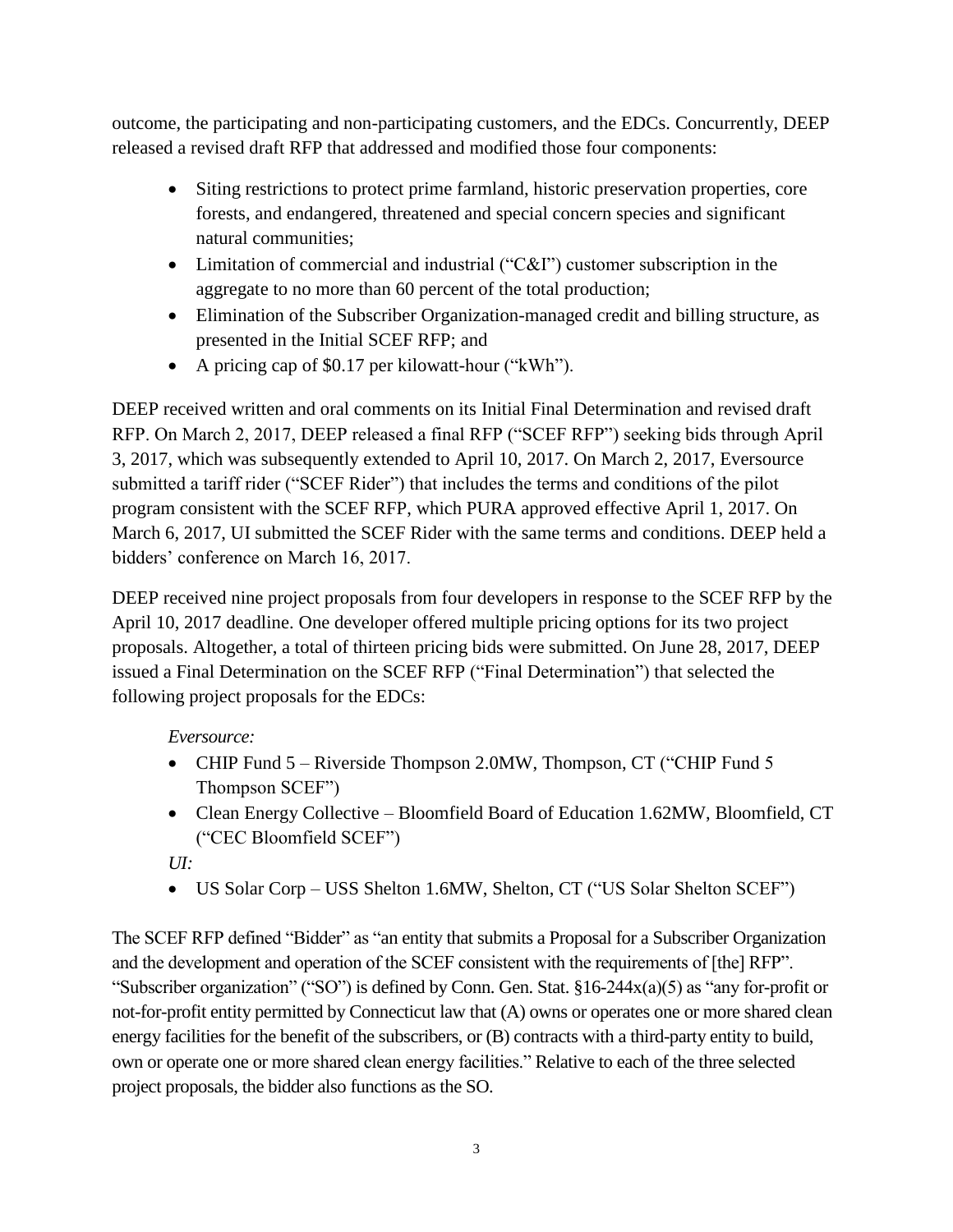### <span id="page-7-1"></span><span id="page-7-0"></span>III. **ANALYSIS OF THE SCEF PILOT PROGRAM**

### *A. Power Purchase Pricing*

The SCEF RFP had set certain constraints on the purchase price to be offered by bidders for their project proposals. Each project proposal was limited to no more than three purchase price bids not exceeding the pricing cap of \$0.17/kWh for each year of the tariff term. Moreover, a purchase price could not be conditioned upon or subject to the availability of the Federal Production Tax Credit or the Federal Investment Tax Credit, or the availability or receipt or continuation for any period of any other tax treatment or government grant or subsidy.

All project proposals submitted in response to the SCEF RFP offered a flat price for the 20-year term of service under the tariff. All purchase price bids were at or below the \$0.17/kWh pricing cap. Two project proposals offered three different pricing options for the same facility that allowed for different credits to subscribers.

# *B. Economic Impact*

<span id="page-7-2"></span>DEEP performed a cost benefit analysis to compare the total expected cost of each SCEF project against its total expected benefits. The annual direct costs for each selected project for its service term were computed as the product of the total annual energy quantity and the forecast of the annual market price per renewable energy certificate ("REC").

Total expected benefits equate to the sum of the forecasted annual costs for energy and RECs. Forecasted energy costs for each project are assumed to be the total market value of the energy generated by the selected project in each year. These energy costs were calculated as the hourly energy production (MWh) multiplied by the hourly energy price (\$/MWh), summed over the year. Forecasted REC costs are assumed to be the total market value of the RECs generated by the selected project in each year. These REC costs were calculated as the annual energy production (MWh) multiplied by the forecast of the annual market REC price (\$/REC).

Total expected project costs are then compared with the sum of the forecasted costs of energy and RECS to determine the net direct benefit and arrive at a Benefit to Direct Cost Ratio for each selected SCEF project.

| Selected            | Nominal Value  | Nominal Value of | Net Direct      | <b>Benefit to Direct</b> |
|---------------------|----------------|------------------|-----------------|--------------------------|
| <b>SCEF</b> Project | of Direct Cost | Direct Benefit   | <b>Benefit</b>  | <b>Cost Ratio</b>        |
| <b>Shelton</b>      | \$8,806,818    | \$6,665,821      | $(\$2,140,997)$ | 0.757                    |
| <b>Bloomfield</b>   | \$8,519,730    | \$6,403,444      | $(\$2,116,286)$ | 0.752                    |
| Riverside           | \$11,297,477   | \$8,700,217      | $(\$2,597,259)$ | 0.770                    |
| All 3 Projects      | \$28,624,024   | \$21,769,482     | $(\$6,854,542)$ | 0.760                    |

The Benefit to Direct Cost Ratios for the selected SCEF projects are less favorable than in-state solar projects recently selected in the Small-Scale Clean Energy RFP issued pursuant to Public Act 15-107, An Act Concerning Affordable and Reliable Energy. Together, the three selected SCEF projects' average cost is \$0.165/kWh over the 20-year term of the contract in nominal dollars. This is higher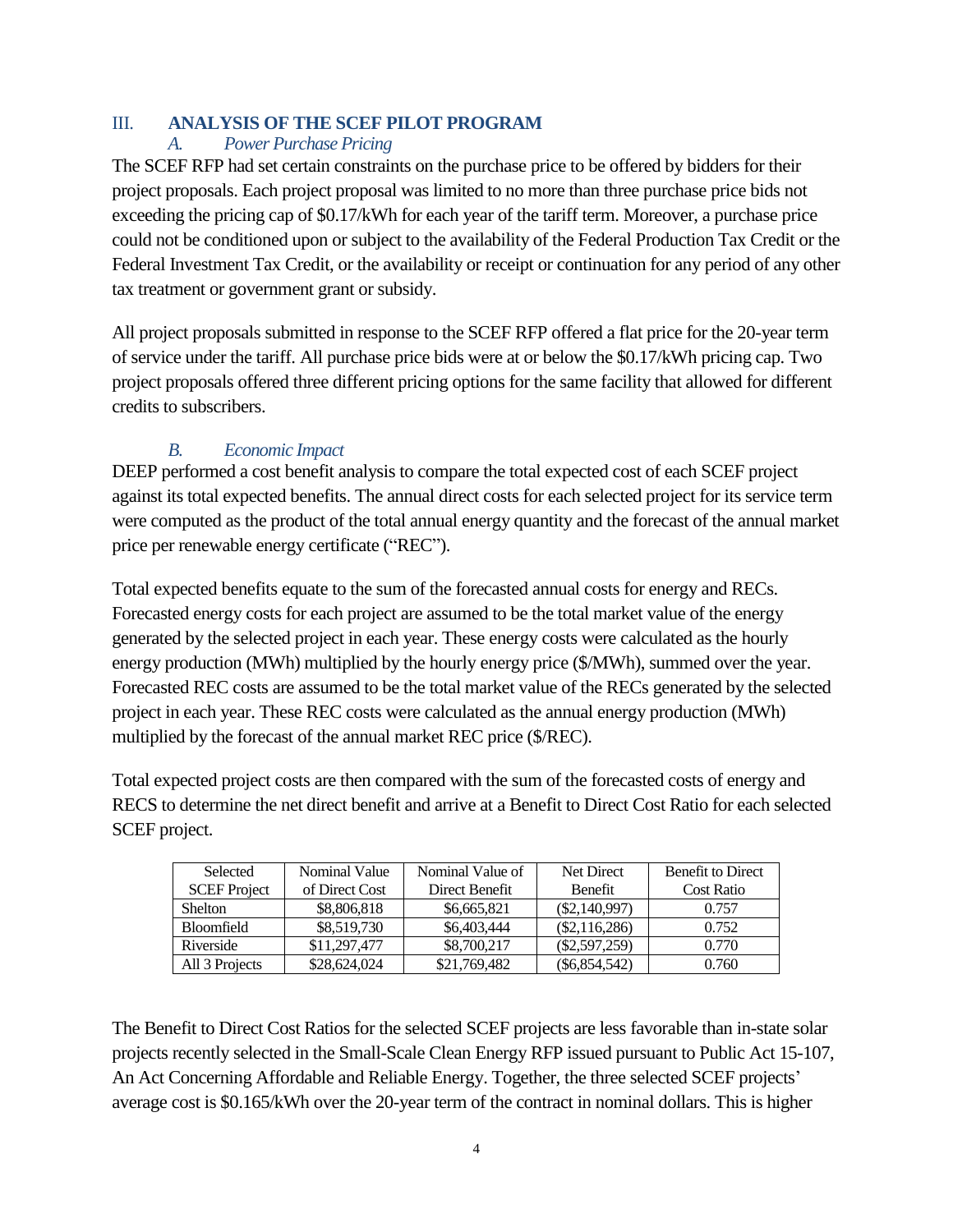than small grid scale projects selected in DEEP's most recent procurement of Class I renewable generation, which have an average cost of less than \$0.10/kWh. The cost of the SCEF projects, however, are less expensive than residential and commercial behind the meter roof top solar, which DEEP estimates to cost over \$0.20/kWh when the full cost of net metering and ratepayer incentives are considered.

The higher costs under the SCEF pilot program may be attributable to higher acquisition costs and greater financial risk. Under the pilot program, Subscriber Organizations need to attract prospective customers and maintain a subscriber base that meets certain program provisions (i.e., minimum 20 percent subscription of SCEF output by LMI customers; commercial and industrial subscription cannot exceed 60 percent of SCEF output). Moreover, developers must operate their SCEFs in accordance with the EDCs' tariffs. Payments or credits for energy and RECs produced by the SCEF are sent from the EDC to the subscribing customer. That customer then sends payments to the developer. This compares to grid-side projects that receive payments directly from the EDCs under the terms and conditions of a purchase power agreement.

The SCEF projects have additional benefits that are not quantified in DEEP's analysis of the direct costs and benefits. Most importantly, these projects will provide access to solar for customers that currently do not own a home or are otherwise not suited for rooftop solar. These renewable energy projects will provide some economic development in local communities during their development and may alleviate the need for some transmission and distribution investment by supplying power in Connecticut. They also aid in suppressing wholesale energy and capacity prices, especially at times of high electricity demand in the summer when renewable resources displace energy resources with substantially higher operating costs.

# <span id="page-8-0"></span>*C. Pilot Program Subscribership and LMI Minimum Subscription Requirement*

Participation in the SCEF pilot program is open to residential, commercial, and industrial customers of the EDCs. Each SCEF is required to have at least ten subscribers located within the same EDC territory. Additionally, the Initial SCEF RFP imposed a subscription cap whereby a given customer cannot have a subscription exceeding 40 percent of the SCEF's estimated annual output.

To promote the policy objective of equitable participation, DEEP designed the pilot program to specifically target residential LMI households. In both iterations of the RFP, bidders were required to include a detailed method to obtain, and maintain for the life of its term, a subscriber base wherein a minimum of 20 percent of the SCEF's estimated annual output is utilized by subscribers that qualify as LMI.

All project proposals submitted in response to the Initial SCEF RFP adequately met the minimum LMI threshold requirement. However, DEEP observed that several proposals appeared to indicate a preference by the bidders to subscribe SCEF output, beyond the 20 percent LMI requirement, to C&I customers.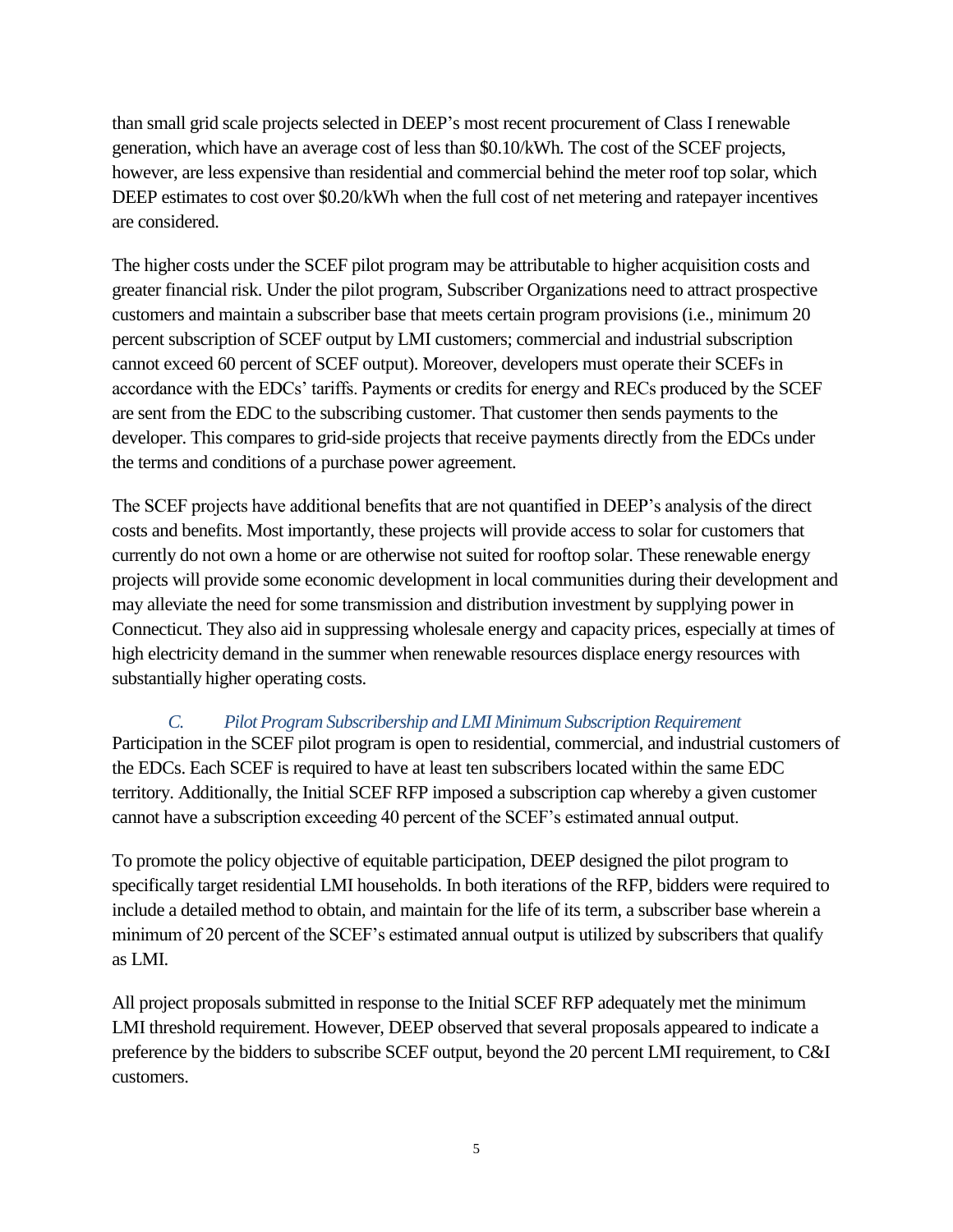Offering subscriptions largely to C&I customers is not detrimental to the SCEF pilot program. A single C&I customer could more easily take on 40 percent of a SCEF's output, as compared to hundreds of residential customers. Nonetheless, an intent of the SCEF pilot program is to examine, on a smaller scale, how a program that enables shared access to renewable energy to a broader range of Connecticut's residents – specifically renters and other residents whose homes are not appropriate sites – would operate in the state. In its February 1, 2017 Final Determination, DEEP concluded that such emphasis on C&I subscription would not align with the intent of broadening residential access to renewable energy. Therefore, in the subsequent SCEF RFP, DEEP incorporated a modification whereby no more than 60 percent of the estimated annual output of the SCEF is utilized by C&I customers in the aggregate. For a fully subscribed SCEF, a minimum of 40 percent of its estimated annual output must be subscribed to residential customers, of which 20 percent must specifically be subscribed to residential customers or master-metered multi-unit building account holders who qualify as LMI.

DEEP's review of the nine program proposals submitted in response to the SCEF RFP concluded that all proposals sufficiently met the program provisions for subscribership (i.e., minimum 20 percent subscription of SCEF output by LMI customers; C&I subscription cannot exceed 60 percent of SCEF output).

Under the pilot program, a residential customer would qualify as LMI if the gross annual income of the customer's household is eligible for any federal, state, or local assistance program that limits participation to households whose income is at or below 175 percent of the federal poverty limit, or is at or below 80 percent of the greater of (a) area median income, and (b) state median income, in either case at the time of subscription. Moreover, in broadening access to clean energy to households residing in master-metered multi-unit buildings, DEEP expanded LMI eligibility (for the purpose of meeting the 20 percent LMI minimum subscription requirement) to include any capacity that is subscribed to by the EDC account holder of a master-metered multi-unit building, wherein a tenant would qualify under the above income guidelines.

Ideally, this extension encourages subscription by housing authorities and rental agencies that provide housing to households meeting the LMI criteria but are not directly billed by an EDC. The downside is that any direct financial benefit of a SCEF subscription involving a master-metered multi-unit building would go to the landlord or owner of that building. Any financial benefit would not necessarily extend to the tenants of that building, LMI or not, since the tenants are not the electricity account holders, but pay for their electricity use as part of their rent payments or other payment arrangement. Lastly, such a building is able to qualify toward the 20 percent LMI minimum subscription requirement as long the SO obtains proof that at least one tenant meets the LMI criteria. DEEP is interested in learning in the future to what extent master-metered multi-unit buildings contribute to meeting the 20 percent LMI minimum subscription requirement, and how the SOs qualify such buildings as LMI. As Connecticut moves toward implementing a statewide SCEF program, DEEP recommends further contemplation of whether to continue to include, in some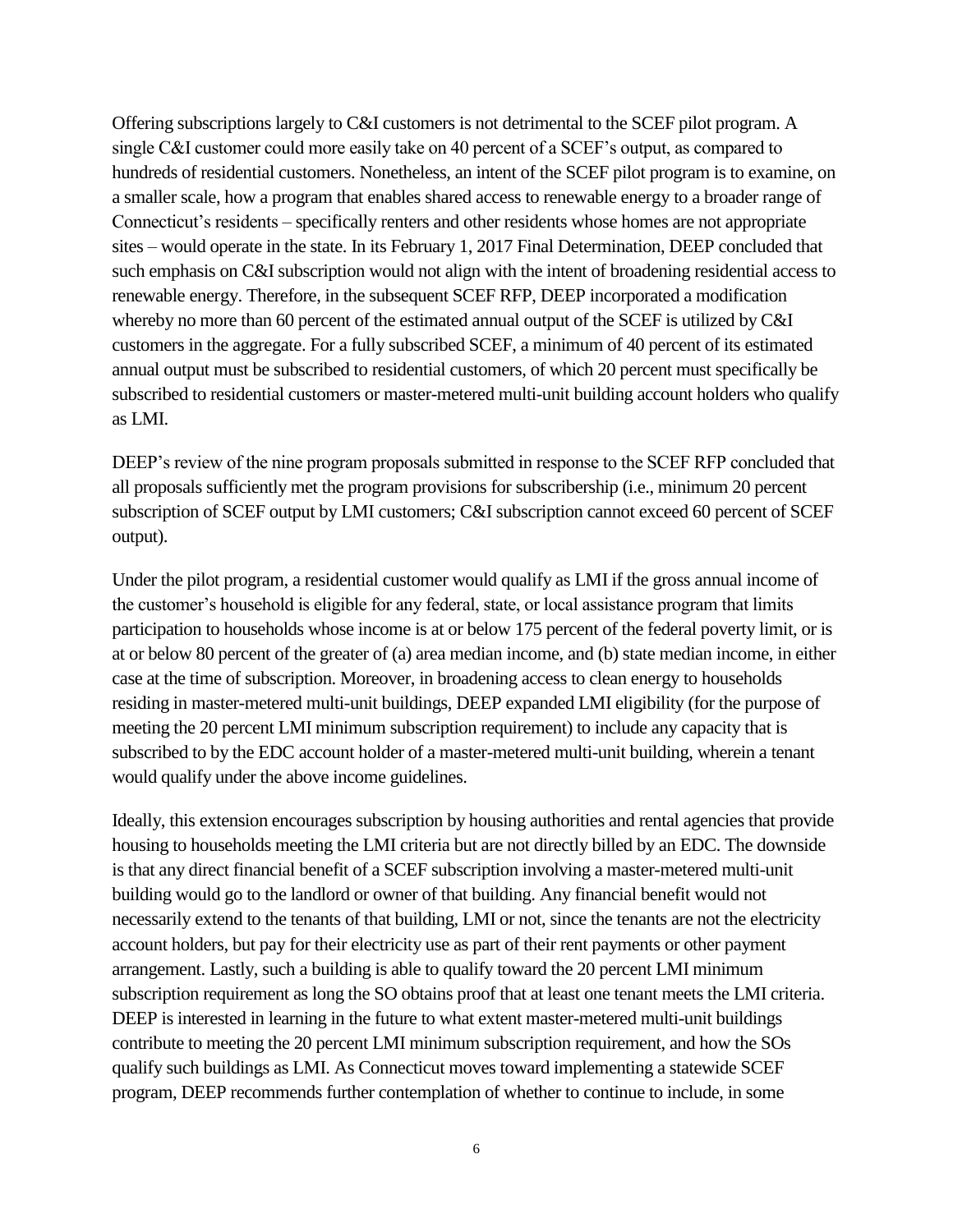manner, participation by households that are not EDC account holders, and, if so, how to integrate their participation more meaningfully.

DEEP reflected on the methods presented by the bidders for determining whether an EDC customer or a master-metered multi-unit building meets the LMI criteria. Most of the bidders who responded to either the Initial SCEF RFP or the SCEF RFP expressed plans to collaborate, partner, or consult with one or more municipal groups (such as housing authorities, economic improvement boards, or clean energy committees) and/or entities known to interact with LMI communities (such as Operation Fuel, community service organizations, or other local causes), in order to develop outreach efforts to identify potential subscribers that may meet LMI criteria. Another bidder indicated its intent to target EDC households in nearby census tracts designated as low income using the most recent Housing and Urban Development ("HUD") data available. Yet another bidder planned to directly collaborate with master-metered multi-unit building owners or agencies that provide housing to households meeting the LMI criteria. DEEP is interested in learning about each SOs' actual experience in administrating their methods for LMI outreach and qualification. Such information, if timely received, might provide some context and insight for consideration by DEEP to create incentives or other financing mechanisms to encourage participation by low-income customers for the statewide SCEF program.

## *D. Meaningful Commitment on the Part of Participating Subscribers*

<span id="page-10-0"></span>DEEP's evaluation of the project proposals received in response to the Initial SCEF RFP revealed that none of the proposals required a financial investment from subscribers. Rather, each proposal included a minimal one-time subscriber fee which ranged from \$1 or less. Subscriber savings ranged from 1.5 cents/kWh to 3.75 cents/kWh. DEEP concluded that the proposals generally did not require the subscribers to have a meaningful interest or stake in the SCEF, either through upfront costs or monthly subscription fees on participating customers that are not tied to the actual output of the system. DEEP was concerned that none of the submitted project proposals required a significant commitment or contribution by the subscribers for the billing credits they will receive. Shared clean energy customers should be expected to have an interest in the clean energy system, either by purchasing a portion of the clean energy facility through an upfront payment or leasing arrangement tied to a portion of the facility, or making a commitment to purchase the output from the facility over a period of time.

As a result, DEEP eliminated the SO-managed credit and payment structure entirely that was offered in the Initial SCEF RFP. For the subsequent SCEF RFP, DEEP required bidders to adopt the EDC-managed credit and payment structure, which was amended at that time to remove any payment from the EDC to the SO except for the unsubscribed portion of generation, to more closely mirror the residential rooftop solar programs.

A fundamental program design challenge remains, centering on the fact that contracts between projects and the EDCs are paid for by all ratepayers but a credit is allocated only to participating customers. To date, all contracts or tariffs with renewable generation, both grid-connected and behind the meter, have been paid for by all ratepayers. For grid-connected projects, the financial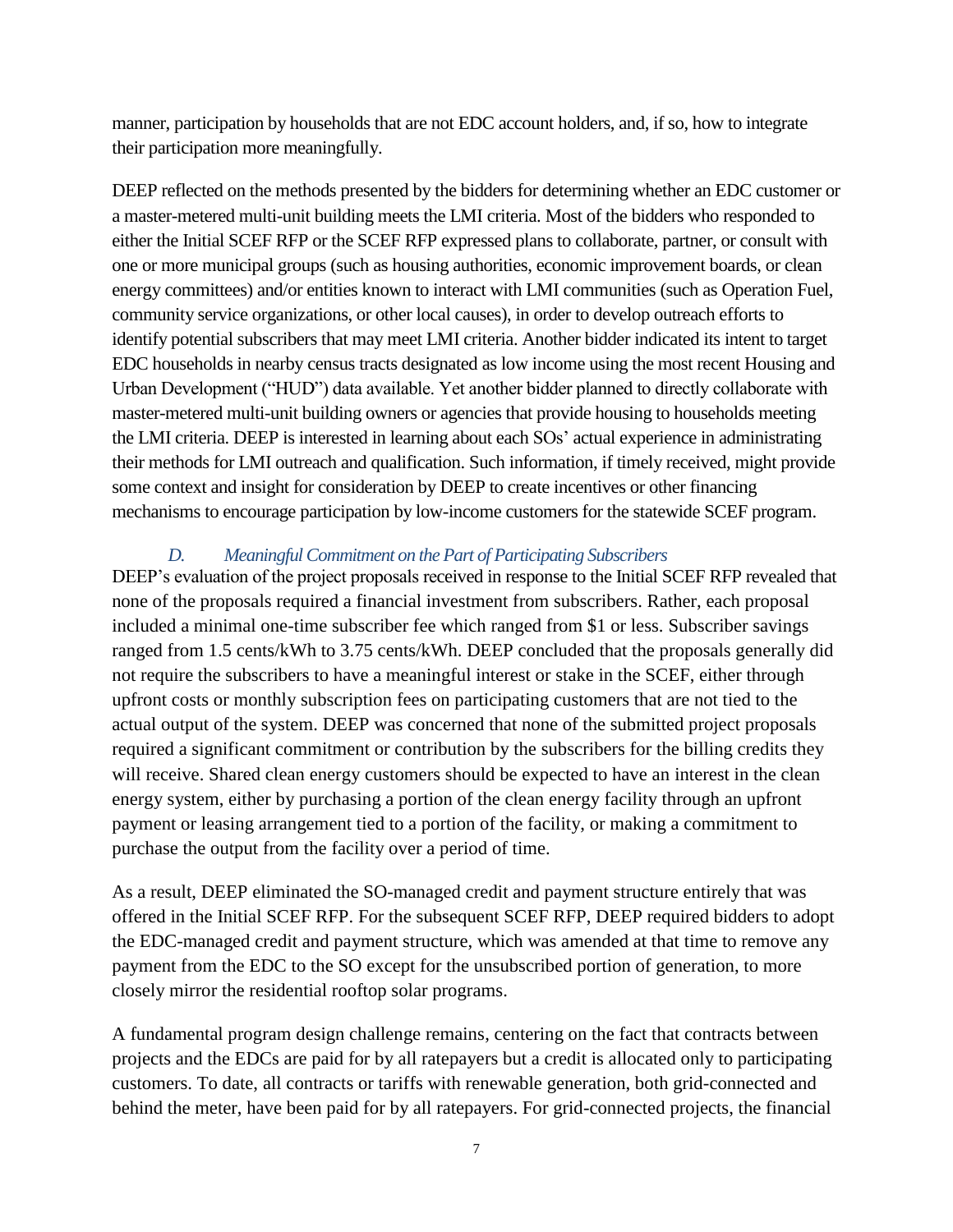benefits from those long-term contracts go to all ratepayers. For behind the meter projects, some financial benefits go to all ratepayers, but many of the financial benefits accrue only to participating ratepayers who own or lease rooftop solar systems. In the case of behind the meter generation, host customers receive bill credits for their net generation, but put "skin in the game" either by purchasing the solar system or by leasing through fixed monthly payments. In other words, revenue from the sale of energy to the utility (as well as avoiding the need to purchase grid-delivered energy) provides a return on their investment in solar panels. In addition to this financial commitment, the project is sited on the customer's home or property. Similarly, with virtual net metering, the host has a financial interest through a purchase or lease, and the project is sited on their property or a property in which they have an interest.

In contrast, proposals under the SCEF pilot program required no meaningful commitment on the part of participating subscribers. None of the proposals received required the purchase or lease of a portion of the system; rather, participating customers simply receive a credit from the EDC that is paid for by all ratepayers and pass a portion of that along to the solar developer.

Allowing SCEF subscribers to receive a bill credit without putting "skin in the game" means that credit is simply added to the price bid by the project proponent, locking all ratepayers into a higher-priced contract than the market otherwise would accommodate. In the absence of meaningful subscriber participation, DEEP could procure a unit of the same size through its grid scale procurements at a lower price for all ratepayers. When community solar is offered to subscribers without requiring any meaningful commitment or lease agreement from the subscriber, the system is functioning the same as a grid scale installation but with an added cost to non-participant ratepayers to pay for administering and delivering credits to subscribers who have not provided any material support to the system. Credits to participating customers raise the cost of the project, and this cost ultimately is borne by other ratepayers. Based on DEEP's experience with competitive solicitations, small grid-scale projects, similar in size to community solar projects, can be developed in Connecticut more cost-effectively than through the shared solar pilot structure and, in the process, provide the same benefits for all ratepayers, not just subscribers.

# *E. Commercial Operation and Marketing Materials*

<span id="page-11-0"></span>To ensure the likelihood that each project proposal will become fully operational, DEEP evaluated the extent of relevant experience a bidder has to successfully develop, finance, construct, operate, and maintain a SCEF and successfully fulfill its responsibilities. To that end, the SCEF RFP required bidders to detail the operational parameters of the energy resource plan, and the operation and maintenance plans of their respective SCEF. Bidders needed to demonstrate that the technology it proposes to use is technically viable. Moreover, bidders had to demonstrate the financial viability of the proposed project, including the ability to fund development costs, the ability to post the required development period security and operating period security, and the ability to acquire the required equipment in the proposed time frame. All of the project proposals submitted in response to the SCEF RFP adequately met these requirements.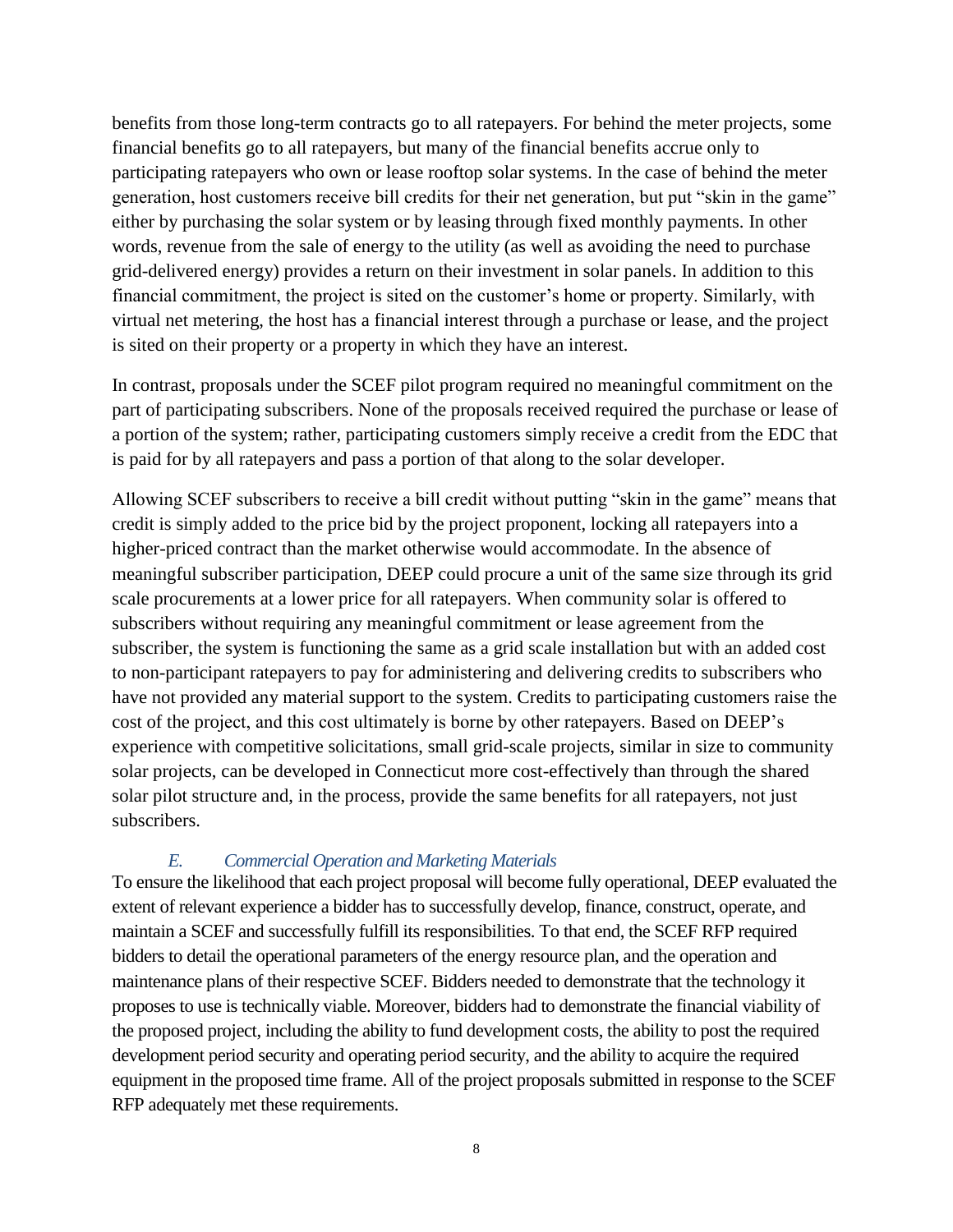The SCEF RFP required bidders to be able to commit to a guaranteed in-service date for their respective project proposals, whereby the SCEF must begin service: (1) after the date of PURA's final approval of the purchase price approved by DEEP through the RFP process; and (2) no later than July 1, 2020. Moreover, the timing of commercial operation was among the factors DEEP evaluated qualitatively, in order to more quickly implement and learn from the pilot program.

The developers of the selected projects committed to the following commercial operation dates:

- CHIP Fund 5 Thompson SCEF June 30, 2018;
- CEC Bloomfield SCEF July 1, 2018; and
- US Solar Shelton SCEF September 30, 2019.

DEEP notes that the above in-service dates for the CHIP Fund 5 Thompson SCEF and the CEC Bloomfield SCEF fairly coincide with July 1, 2018 filing date of the instant report to the E&T Committee. Pursuant to Conn. Gen. Stat. §16-244x(e), the bidders for the three selected projects are required to submit a status report on their respective SCEFs to the E&T Committee and DEEP no later than one year after selection (which is June 28, 2018), and annually for two years thereafter. Via email dated June 21, 2018, DEEP issued a reminder to each bidder about the required status report submission. The RFP also provides for DEEP to obtain detailed reports from the selected bidders on certain information (e.g., relevant subscriber information, LMI qualifications and subscribership, implementation of terminations fees, etc.). However, the annual filing requirement for such reports do not start for each SCEF until after commercial operation commences.

As of June 29, 2018, DEEP received status reports from CEC and US Solar, but not from CHIP Fund 5. CEC stated that its SCEF project will not be interconnected by July 1, 2018, but expressed confidence that the project will be in-service within 12 months of that date. US Solar reported that it is on track for its initial fall 2019 commercial operating date target. US Solar noted that it expects to begin project engineering and permitting in the third quarter of 2018, and commence site work and subscriber outreach in early 2019.

Each selected SCEF is required to post a development period security, equal to \$20 per kW (AC) of its proposed nameplate capacity, with the associated EDC. If a SCEF is not in-service within twelve months after its guaranteed in-service date, and fails to meet certain additional requirements before the end of that twelve-month period, the SCEF would be in default. A SCEF in default would no longer be eligible for the tariff under the pilot program, and would forfeit the development period security.

# *F. Generation Technology and Distribution System Impact*

<span id="page-12-0"></span>Although the SCEF pilot program was open to all Class I renewable energy sources, project proposals submitted in response to the Initial SCEF RFP were limited to two types of generating technology: fuel cell (two project proposals) and solar photovoltaic ("PV") (seventeen project proposals). With the subsequent SCEF RFP, all nine projects proposals utilized solar PV technology.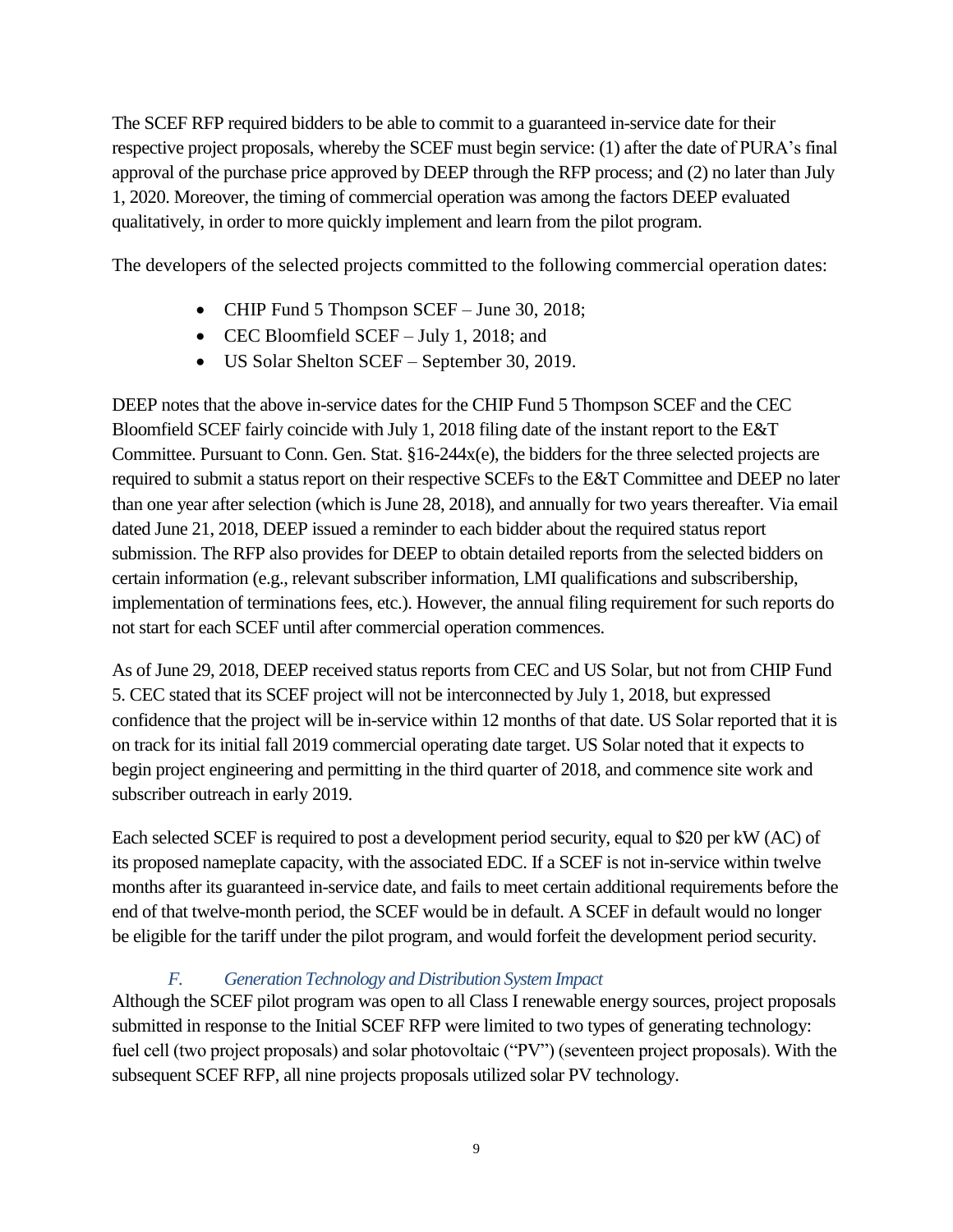Of the nineteen project proposals generated by the Initial SCEF RFP, one fuel cell project and fifteen solar PV projects were sited in Eversource territory, and one fuel cell project and two solar PV projects in UI territory. Of the nine solar PV project proposals received in response to the SCEF RFP, seven were located in Eversource territory and two were located in UI territory.

DEEP's qualitative evaluation of the project proposals included consideration of the positive and negative impacts that a proposed SCEF may have on the distribution system based on the location of the facility. While not a requirement for program participation, inclusion of this factor encourages mindful selection of sites more conducive to enhancing system integrity. To this end, both iterations of the RFP provided prospective bidders access to maps previously developed, at the request of DEEP, by the EDCs for informational purposes. In pertinent part, these maps emphasized locational desirability for substations based on whether the substation was nearing its maximum capacity in each EDC's service territory, with the red substations as the "most desirable", the yellow substations as "desirable", and the green or blue substations as the "least desirable". The RFP cautioned that these indicators do not necessarily mean that the cost or complexity of interconnections, or market pricing will be less costly or complex than other locations.

As noted in the June 28, 2017 Final Determination, DEEP's selection of the CHIP Fund 5 Riverside Thompson project was, to some degree, because of the project's close proximity to a substation deemed "most desirable."

### *G. Environmental and Land Use Impacts from Siting*

<span id="page-13-0"></span>A number of DEEP's other recent RFPs, specifically RFPs issued pursuant to Public Act 15-107, have elicited a growing discourse over environmental concerns regarding site optimization for stateprocured renewable projects. This led to several RFPs incorporating additional criteria to limit potential impacts to environmental resources, including endangered species and wildlife habitat protection, core forests, water quality and other considerations such as the protection of prime and important farmland.

DEEP's evaluation of project proposals submitted in response to the Initial SCEF RFP indicated that many of those proposals called for clearing wooded land or locating the facility on prime farmland. Therefore, in the subsequent SCEF RFP, DEEP provided new standards for environmental considerations as a threshold requirement and as part of the qualitative evaluation, rather than solely encouraging environmentally-based site optimization as a qualitative factor to be evaluated. Specifically, as a threshold requirement, developers had to attest that the generation site of the SCEF does not impact, in whole or in part, prime farmland, historic preservation property, or core forest. Developers also needed to demonstrate that locating the SCEF at the generation site will not significantly affect any endangered, threatened and special concern species and significant natural communities based on the Natural Diversity Data Base. Qualitatively, the project proposals were ranked more favorably for the positive re-use of sites with limited development opportunities, such as brownfields and landfills.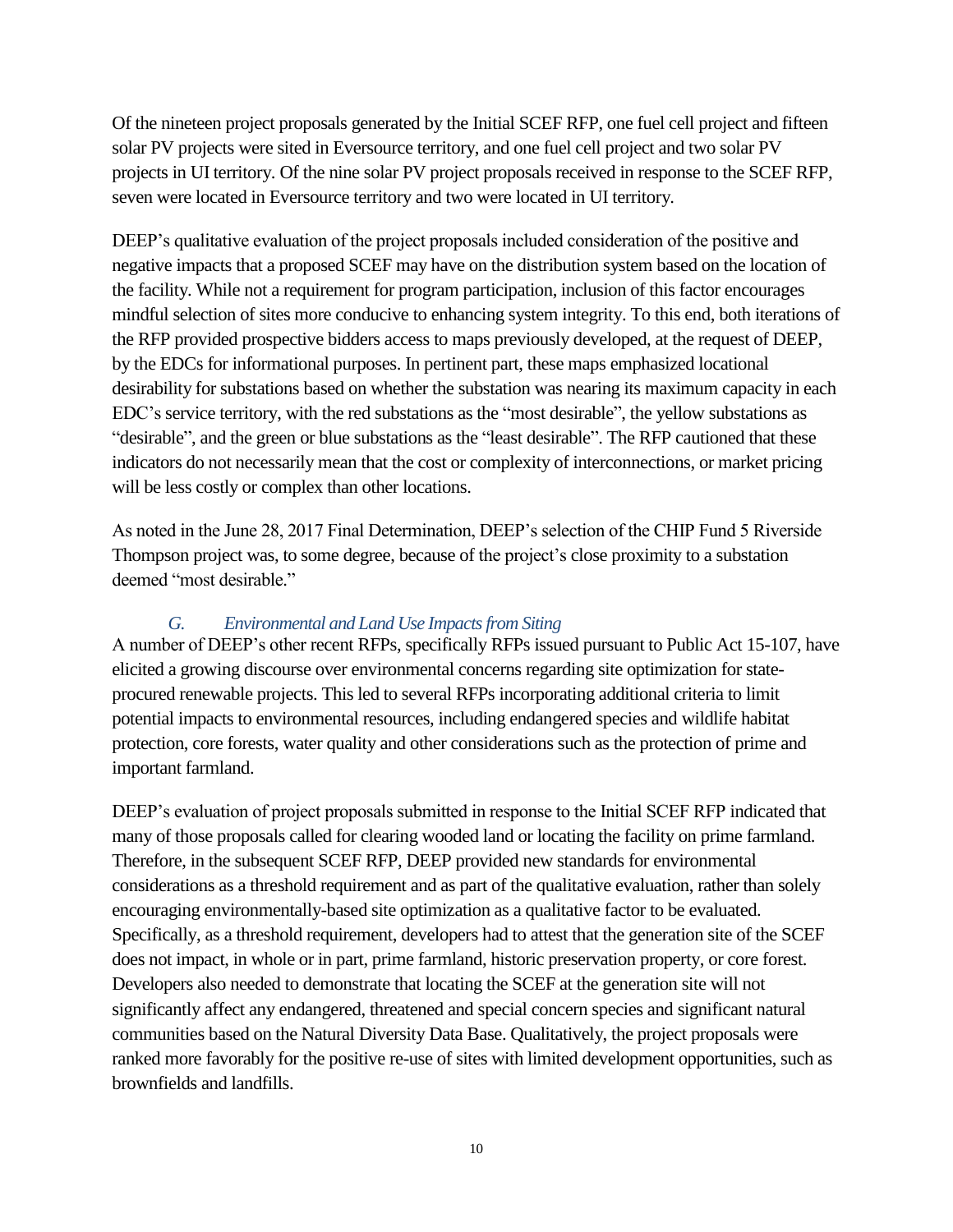The nine project proposals submitted in response to the SCEF RFP demonstrated that much more effort was taken by developers to site their proposals in appropriate locations that limited land use impacts. Three projects were located on landfills, one on a vacant municipal property that does not require tree clearing, one on a brownfield and another on a former industrial site. The locations for the remaining three projects were identified as edge forest requiring some clearing, but none are on core forests or farmland. The locations of the three selected projects are as follows:

- CHIP Fund 5 Thompson SCEF an industrial site that housed a former mill;
- CEC Bloomfield SCEF vacant municipal property, no tree clearing; and
- US Solar Shelton SCEF former landfill site.

#### *H. Consumer Protections, Subscription Documents, and Billing Terminology*

<span id="page-14-0"></span>Pursuant to the SCEF Act, DEEP established Consumer Protection Rules for subscribers and potential subscribers under the SCEF pilot program. The Consumer Protection Rules provide certain terms, disclosures, and other consumer protection provisions applicable to the interactions and transactions by and between an SO or its agent, an EDC customer, and/or a subscriber or prospective subscriber of a SCEF selected to participate in the pilot program. The Consumer Protection Rules, which were appended to the SCEF RFP as Appendix C, may be accessed via DEEP's dedicated webpage for the SCEF pilot program, [www.ct.gov/deep/SCEF.](http://www.ct.gov/deep/SCEF)

DEEP's qualitative evaluation of the project proposals allowed for consideration of the extent to which a project proposal includes consumer protections beyond those mandated by the Consumer Protection Rules. Of the project proposals submitted in response to the SCEF RFP, DEEP did not identify any bidders that appreciably extended beyond what the Consumer Protection Rules already stipulate. One bidder stated its commitment to adhering to best practice standards to protect consumer privacy and data; however, Section 5 of the Consumer Protection Rules already outlines the restrictions and the limited disclosures regarding a subscriber's or prospective subscriber's energy usage or personally identifiable information. Moreover, each SO is already required to provide its subscriber information privacy policy to its subscribers and prospective subscribers. Another bidder indicated that it would make participation as effortless and streamlined as possible, which relates more to quality of service. Yet another bidder pointed out that its SCEF program will not require credit reports or security deposits, and will limit subscriber participation on a 60-day to 60-basis. However, DEEP views this more as a novel program model approach worthy of implementation under the pilot program for feasibility and potential future applicability, rather than as an enhancement to consumer protections.

The SCEF RFP required each selected bidder to submit its subscriber agreement, subscriber agreement summary form, any marketing materials, and its webpage content for approval by DEEP prior to using such documents with prospective subscribers, for compliance with the Consumer Protection Rules and the SCEP RFP. Since the June 28, 2017 Final Determination, DEEP's primary activity with the pilot program has centered on ensuring that such documents are in compliance with the RFP and the Consumer Protection Rules (Appendix C of the SCEF RFP).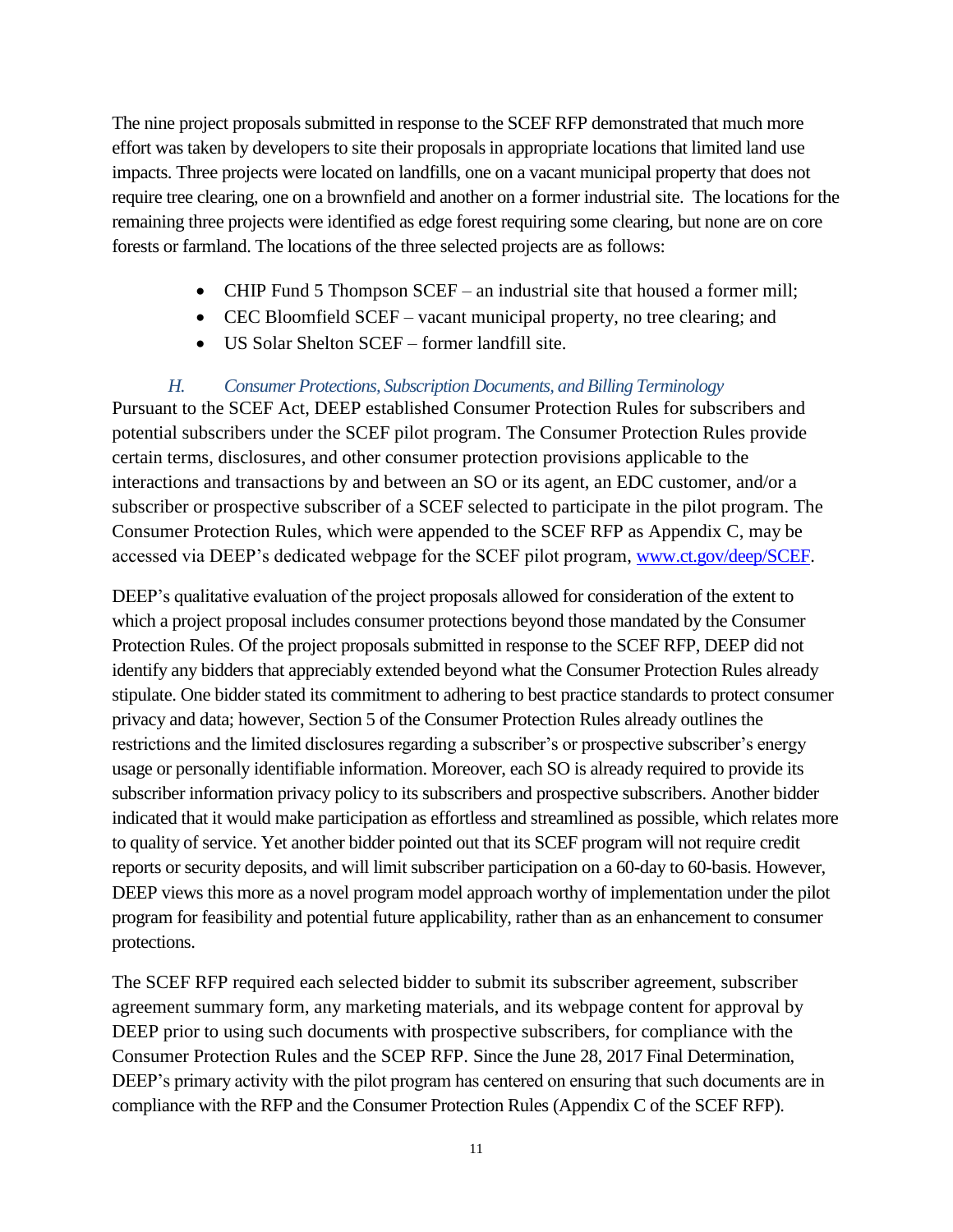During the course of reviewing the SOs' documents, DEEP viewed some variance in how the three selected bidders separately framed their billing and credit structure under the pilot program. In particular, the Consumer Protection Rules require the subscriber agreement to provide a plain language disclosure of the subscription fee and the credit to be delivered to the subscriber. While the SCEF RFP (and the Consumer Protection Rules, by extension) endeavored to include defined terminology for the transaction components of the billing and credit structure, inconsistent use of certain terms within the three subscriber agreements provided opportunity for further misinterpretation, which may negatively affect the success of the pilot program. After some discussion with the three bidders, DEEP recommended that the SOs use of the following terms and definitions for the SCEF pilot program going forward to the extent these items are referenced in the subscriber agreement, subscriber agreement summary form, marketing materials, and website content:

- *On-bill credit* the value of the subscribed energy allotment that is credited on the subscriber's EDC bill;
- *On-bill credit rate* the rate at which the on-bill credit is calculated (e.g., 17¢/kWh);
- *Subscription payment* the portion of the on-bill credit that the subscriber must pass through to the subscriber organization;
- *Subscription payment rate* the rate at which the subscription payment is calculated (e.g.,  $15¢/kWh$ ;
- *Subscriber savings* the difference between the on-bill credit and the subscription payment; and
- *Subscriber savings rate* the rate at which the subscriber savings are calculated (e.g.  $2¢/kWh$ ).

The use of the standard terms and definitions by all three SOs should improve the subscribers and potential subscribers' understanding of how the pilot program operates, and what their responsibilities are in order to receive subscriber savings. Moreover, consistent use on a program-wide basis eliminates SO-specific terminology, and ensures similar understanding by the personnel of other entities that might be involved at some point (e.g., representatives of the EDCs when discussing electricity bill payments, representatives of the PURA's Consumer Affairs Unit when responding to an inquiry, complaint or dispute about an SO). Accordingly, DEEP recommends continued use of these terms for the forthcoming statewide SCEF program.

DEEP notes that Section 4.b of the Consumer Protection Rules requires the SOs to include an approval designation given by DEEP in any information they use toward marketing or sales activities. However, concurrent with its review of the SOs' documents, DEEP was in the process of developing a specific webpage for the SCEF pilot program. In addition to providing key details about the pilot program, this webpage identifies and gives information about the three projects selected to participate in the program. It also provides hyperlinks to the program-specific webpages created by the SOs and approved by DEEP. Accordingly, in lieu of the approval designation, DEEP has required the SOs to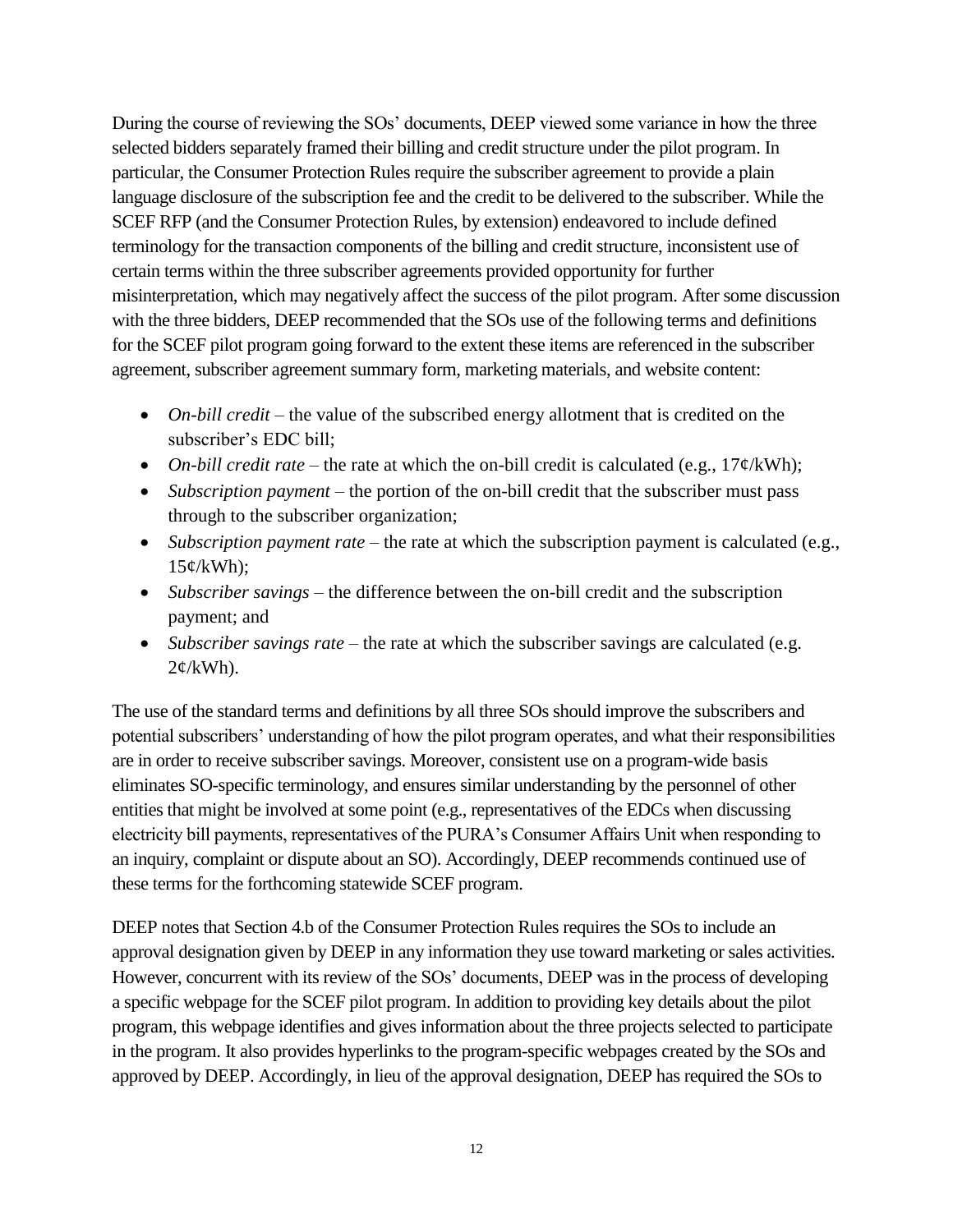include the hyperlink to the SCEF pilot program webpage on their respective marketing materials and web content.

To date, DEEP's review of each SO's set of documents has not fully concluded due to remaining compliance issues that must be satisfied before active program use. The following table provides the status of each SO's subscriber-facing documents and web content, as of June 28, 2018:

|                              | <b>CHIP Fund 5</b>        | <b>Clean Energy Collective</b> | <b>US Solar</b>              |
|------------------------------|---------------------------|--------------------------------|------------------------------|
| <b>Items</b>                 | <b>Thompson SCEF</b>      | <b>Bloomfield SCEF</b>         | <b>Shelton SCEF</b>          |
| <b>Advertising/marketing</b> | An introductory marketing | Sales rep badge template,      | US Solar has re-submitted    |
| materials                    | letter (for prospective   | and CEC sales tool (PPT        | its "CT SCEF Marketing"      |
|                              | tenants who may be LMI)   | presentation) are compliant    | flyer/handout in response to |
|                              | was submitted; DEEP       | as of 6/19/2018; "leave        | initial DEEP feedback;       |
|                              | provided feedback seeking | behind" data sheets            | DEEP is currently            |
|                              | adjustments to meet RFP   | (residential and commercial    | reviewing re-submission      |
|                              | compliance; DEEP awaits   | versions) are deemed           | for compliance               |
|                              | CHIP Fund 5's response    | compliant as of 6/19/2018,     |                              |
|                              | and re-submission         | on the condition that they     |                              |
|                              |                           | are amended to incorporate     |                              |
|                              |                           | the required non-affiliation   |                              |
|                              |                           | statement                      |                              |
| Website content              | A mock-up of a website    | DEEP awaits CEC's              | US Solar has re-submitted    |
|                              | marketing page was        | submission of screenshots      | its website content in       |
|                              | submitted; DEEP provided  | of CT-specific webpages        | response to initial DEEP     |
|                              | feedback seeking          |                                | feedback; DEEP is            |
|                              | adjustments to meet RFP   |                                | currently reviewing re-      |
|                              | compliance; DEEP awaits   |                                | submission for compliance    |
|                              | CHIP Fund 5's response    |                                |                              |
|                              | and re-submission         |                                |                              |
| Subscriber agreement(s)      | A draft subscriber        | Subscriber agreements          | US Solar has re-submitted    |
|                              | agreement was submitted;  | (residential, commercial,      | its subscriber agreements in |
|                              | DEEP provided feedback    | and governmental versions)     | response to initial DEEP     |
|                              | seeking adjustments to    | are deemed compliant as of     | feedback; DEEP is            |
|                              | meet RFP compliance;      | 6/19/2018                      | currently reviewing re-      |
|                              | DEEP awaits CHIP Fund     |                                | submission for compliance    |
|                              | 5's response and re-      |                                |                              |
|                              | submission                |                                |                              |
| <b>Subscriber agreement</b>  | A draft summary form was  | Summary form is deemed         | US Solar has re-submitted    |
| summary form                 | submitted; DEEP provided  | compliant as of 6/19/2018      | its summary form in          |
|                              | feedback seeking          |                                | response to initial DEEP     |
|                              | adjustments to meet RFP   |                                | feedback; DEEP is            |
|                              | compliance; DEEP awaits   |                                | currently reviewing re-      |
|                              | CHIP Fund 5's response    |                                | submission for compliance    |
|                              | and re-submission         |                                |                              |

Going forward in the statewide implementation of the SCEF program, DEEP will explore using standardized documents that also provide sufficient flexibility to allow for constructive differences in the SOs' approaches, subject to approval by DEEP and PURA.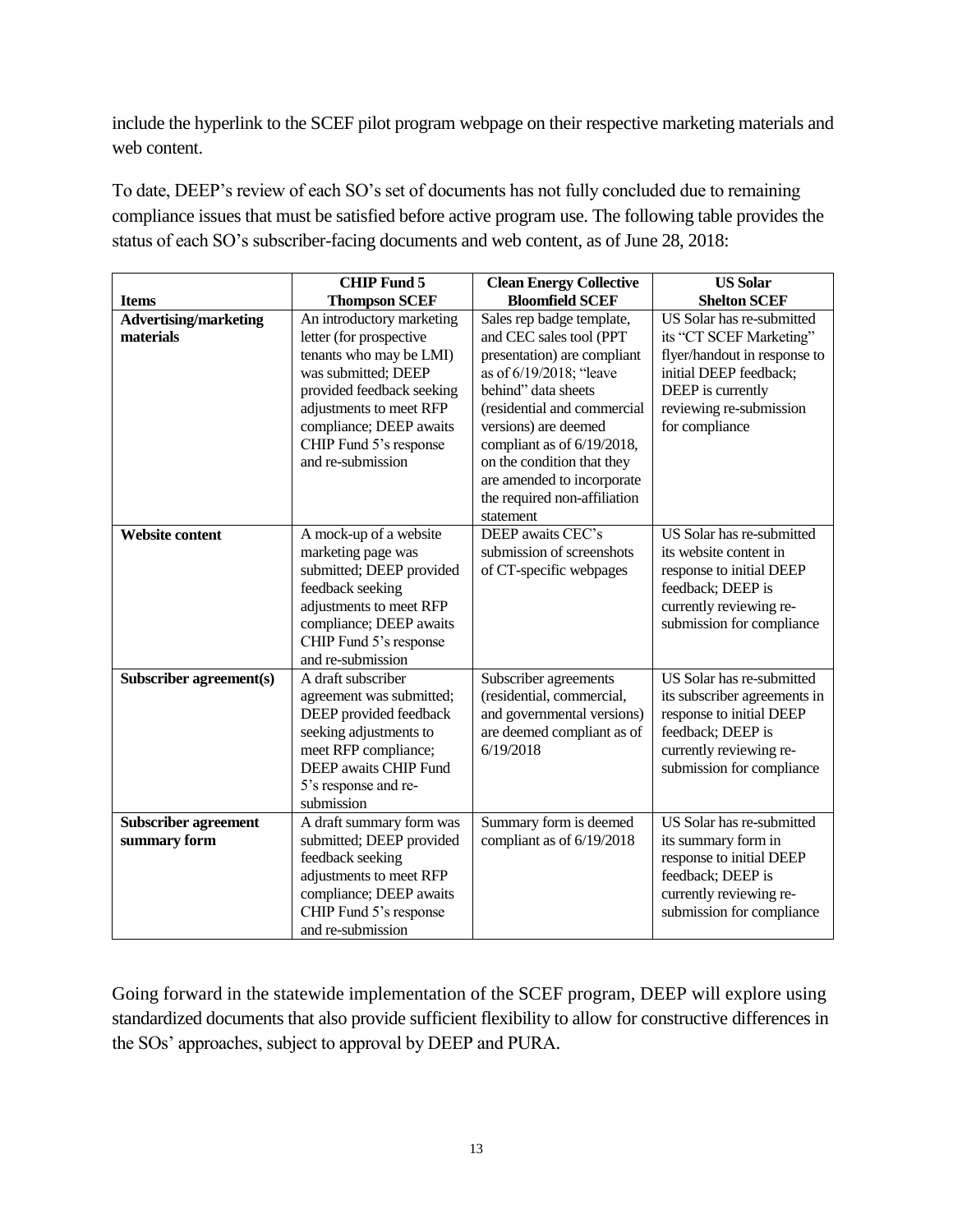#### *I. Reporting Requirements to DEEP after Commercial Operation Commences*

<span id="page-17-0"></span>After commercial operation of a selected SCEF commences, each bidder is required to report certain information to DEEP, initially within three months of that date and then annually thereafter:

- Detailed information on all subscribers upon entering a subscriber agreement in the preceding year, including each subscriber's meter address, customer class, and historic average annual electric use upon entering in the subscriber agreement; date of entry and exit from the subscriber organization (if applicable); subscriber savings<sup>1</sup> received; and subscription method, including but not limited to the payments made for a subscription;
- Household income information upon entering the subscriber agreement, or other form of proof thereof, on all subscribers or a tenant of a master-metered multi-unit building identified as LMI by the SO and how such subscribers were qualified as LMI in the preceding year;
- Detailed information on the termination fees charged or other damages collected from subscribers for terminating the subscriber agreement in the preceding year, including but not limited to the amount charged, the number of subscribers charged, how the fee was collected, whether such subscribers were identified as LMI, the reason for termination of the subscriber agreement, and the rate class of such subscribers;
- All marketing materials used to solicit prospective subscribers in the preceding year, including but not limited to the website used by the SO;
- The number of subscriptions, and kWhs associated with any such subscriptions, that were: (1) transferred to another subscriber, or to another location with the same subscriber; (2) terminated; or (3) downsized in the preceding year; and
- A sworn affidavit that the SO has complied with the LMI subscriber requirements detailed in Section 3.8 of the SCEF RFP for each month in the preceding year.

DEEP looks to perform further evaluation of pilot program subscribership and administration, after one or more of the three selected bidders have commenced operation of their SCEFs and begin to submit reports on their actual pilot program experience. DEEP intends to review these compliance reports to assess the performance of the pilot program to ensure that the SOs appropriately administer their respective SCEF pilot programs and LMI qualification methods in conformance to the RFP and the Consumer Protection Rules, and to gauge achievability of program objectives (i.e., expanding clean energy deployment, increasing LMI access to clean energy, optimizing site selection, supporting economic development, and minimizing electric ratepayers' costs).

<span id="page-17-1"></span>*J. Identification and Analysis of the Success of Similar Programs in Other States* States across the nation offer variations of SCEF, or community solar, programs. Every program is labeled something different and has different definitions, but the central objective is to offer a group of customers a value on their electric bill for the generation of an offsite facility for which they subscribe.

 $\overline{a}$ <sup>1</sup> The SCEF RFP, at page 33, originally used the term "Credit." Refer to the above section, *Consumer Protections*, for the current use of the term "Subscriber savings" in place of "Credit."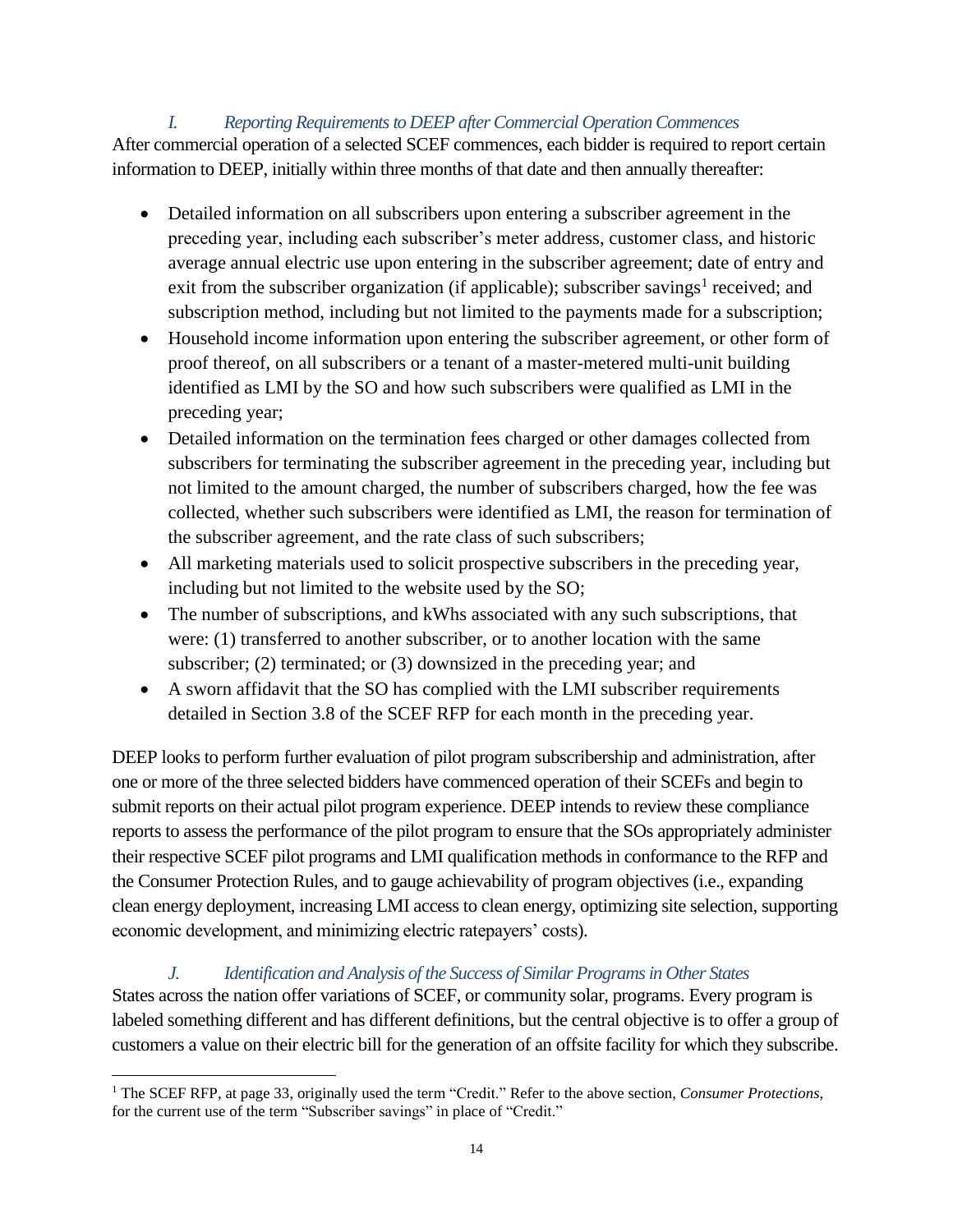Included in Appendix A is a more detailed overview of community solar programs in other states. The majority of the programs are exclusively solar with only a few states that allow other renewable technology. Of the 10 states discussed (see Appendix A), 8 of them offer programs through either net metering or virtual net metering. Maine enacted legislation in 2017 to transition community solar into a program that is separate from net metering. Currently, only Connecticut and North Carolina offer a program that stands alone without net metering. The majority of states offer grants and incentives to subscribing organizations to cover the costs of the facilities and can be in the form of direct payments to the generator or long-term power purchase agreements.

In assessing programs across multiple states, DEEP identified the following key common factors:

- Program size
- Facility size
- LMI requirements
- Number of Participants
- Subscription requirements
- Treatment of excess generation
- Valuation of benefits

Three states base the entire shared solar program size on a percentage of load for the utility. Massachusetts allows up to six percent of the utility's peak load for all net metering, with shared solar authorized under this cap. Similarly, Delaware's program is subject to a net metering cap of five percent of electrical suppliers aggregated customer monthly peak demand. Other states are similar to Connecticut and offer a MW limitation: Maine is authorized for 50 MW, Maryland at 300 MW, North Carolina at 20 MW, New Hampshire at 100MW for all net metering, and Rhode Island at 30 MW. Maryland's program is also a three-year pilot with a 25-year term for the projects.

A shared solar facility can range from 100 kW up to 10 MW in size. Connecticut, New Hampshire Massachusetts, Maryland and North Carolina allow facility between 1 MW and 5 MW. Rhode Island allows up to 10 MW. Vermont allows much smaller facilities sized from 500 kW. Maine also requires 2 MW of the entire program capacity to be reserved for facilities with a net generating capacity less than 100kW. Delaware breaks it down by residential, non-residential and farm customers with limits on each from 25 kW to 2 MW.

LMI subscribers have set asides in Connecticut, Rhode Island and Maryland. Connecticut's pilot requires 20 percent to LMI. Maryland requires 60 MW be set aside for LMI. Rhode Island encourages facilities to include LMI subscribers, but there are no set requirements. State programs that focus on LMI subscribers often allow shorter subscription terms, little or no upfront costs for subscribers, and verify LMI subscribers based on income compared to the area median income for the state or HUD. The Maryland Strategic Energy Investment Fund has set \$3.5 million for shared solar grant incentive program in 2018 to absorb the risk associated with LMI subscriptions. The funding will be allocated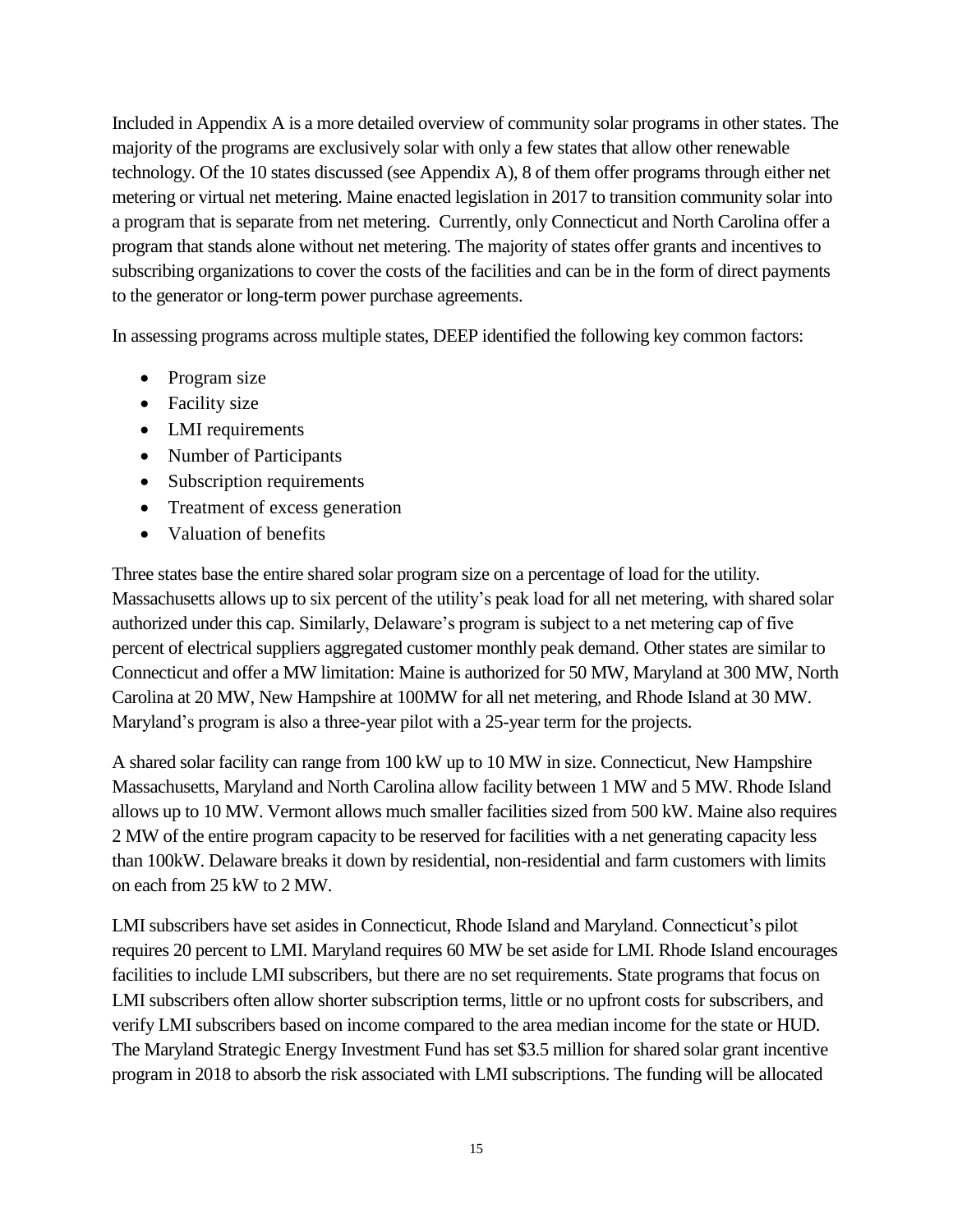through a competitive process. Maryland offers a grant to developers if they can address two specific issues within the LMI community, namely significant energy savings and shorter contract periods.

Each state permits a different number of subscribers, all requiring a minimum number of subscribers typically with no maximum. Maine has a limit of ten customer metered accounts per generating facility and requires that there be a legally enforceable shared ownership interest in the facility. Some states allow a subscriber to sign up with more than one facility but limits the total subscription value to a percentage of the annual usage, which ranges from 100 to 120 percent of the customer load. All states allow for estimated annual usage for accounts with no history.

In general, all states allow the subscriber to receive a credit for a specific portion of the facility generation. Some states, especially those states that tie the shared solar program into net metering, provide for the subscriber credit at the full retail rate. Other states require the subscriber credit to be a specific \$/kWh and some allow the credit to vary but have set limits if the credit reaches a specific value.

Most states offer direction for excess generation the subscriber receives from the facility. All states require the excess credit to appear on the subscriber's electric bill, but states vary in how that credit is calculated. Vermont is clear that excess generation can be credited to the subscriber for up to 12 months then any unused credits revert to the utility. Maine has a similar policy stating that after 12 months the credits expire and there is no compensation for excess. Some states allow the credit to net out kWh charges, while others require a dollar value or facility cents/kWh value like Connecticut.

#### <span id="page-19-0"></span>**IV. CONCLUSION**

Designing a successful and cost-effective statewide shared solar program requires a clear means to keep project costs down, minimize impacts on non-participants, and ensure the program meets other policy goals. Therefore, DEEP recommends the following policy components be incorporated into any statewide program, many of which have been incorporated into the Energy Future Act:

- *Competition*. Similar to the pilot program and other clean energy programs in Connecticut, SCEFs should be required to participate in a competitive auction to drive down the price of these resources, which may be tied to the Low and Zero Emissions Renewable Energy Tariff auctions. This will allow these projects to compete alongside similarly sized projects that serve commercial and industrial customers, municipalities, state agencies, and agricultural customers.
- *Eligibility*. To ensure meaningful customer participation, the statewide SCEF program should require that all participating customers (with possible exemptions for LMI customers and small businesses) purchase solar panels or a percentage of the facility output and pay the full cost upfront, or enter into a long-term lease arrangement that requires a fixed payment each month not tied to the actual monthly output of the facility. This fixed payment would contribute to development of the clean energy system and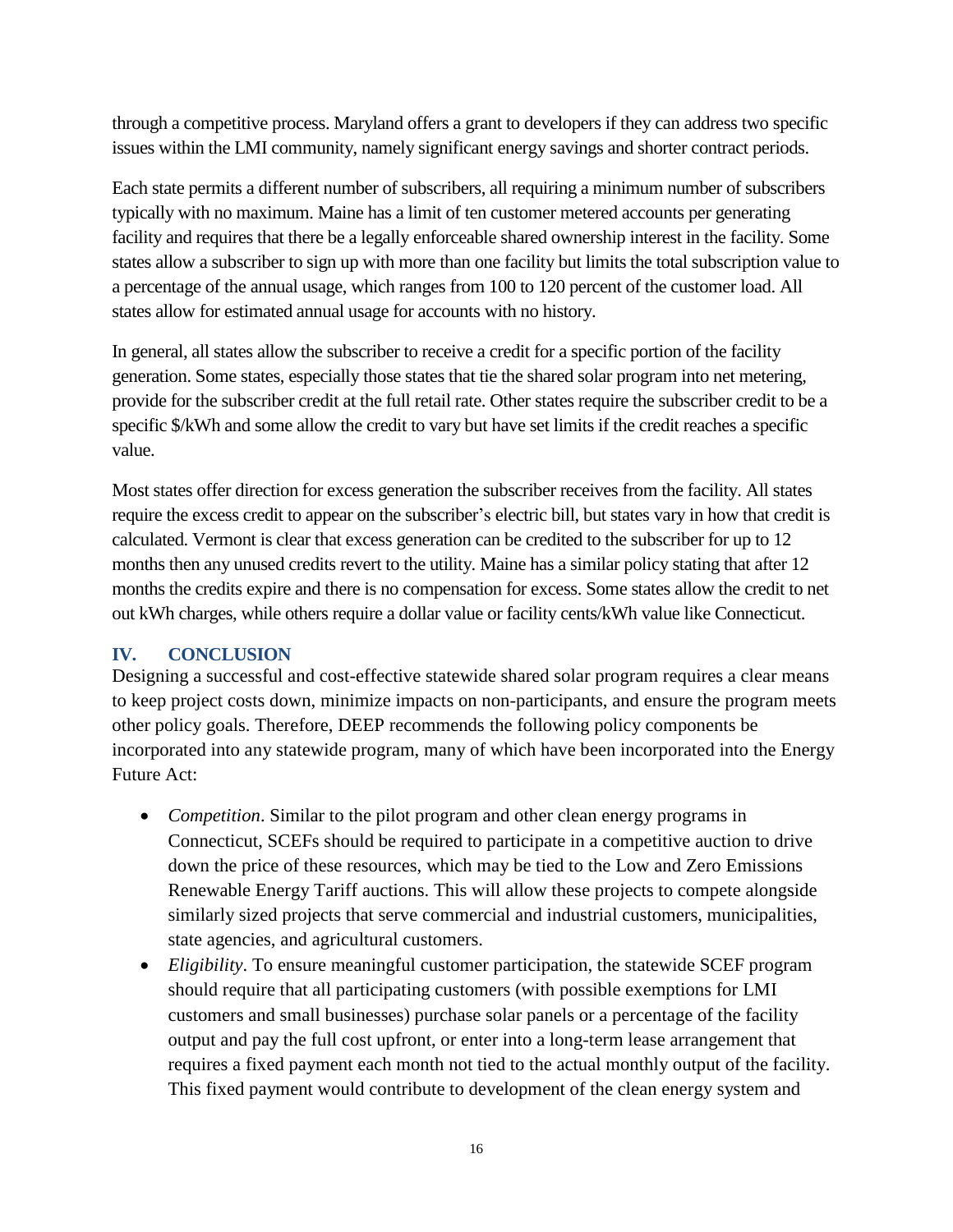limit the rate impact on non-participant ratepayers. A lease arrangement could be structured to provide a flat rate over the lease term. This would enable participants to receive the value of owning a PV system (obtaining electric bill credits in return for their support of the grid) without the burden of installation and maintenance. The EDC would pay credits to the customer on a fixed cents/kWh basis for energy the facility produces. These improvements would limit the rate impact on non-participating ratepayers for the credits obtained by subscribers.

 *Exemptions for LMI customers and small businesses*. DEEP recognizes that leasing/ownership requirements would likely result in higher costs and other burdens for participants. Many states intend their shared solar programs to specifically benefit LMI customers who do not have rooftop solar access and cannot take advantage of conventional net metering. Imposing high program participation requirements may work against this accessibility goal. Ensuring high participation rates by LMI customers can be a worthwhile goal in the context of reducing energy burden and meeting other policy objectives. A program or projects specifically targeting LMI customers and/or small business customers could be exempted from the leasing/ownership requirements through the tariff structure.

DEEP looks forward to implementing the statewide program required by the Energy Future Act. DEEP intends to use information, feedback, and lessons learned from its experience with the SCEF pilot program in preparation for the opening of that proceeding by September 1, 2018.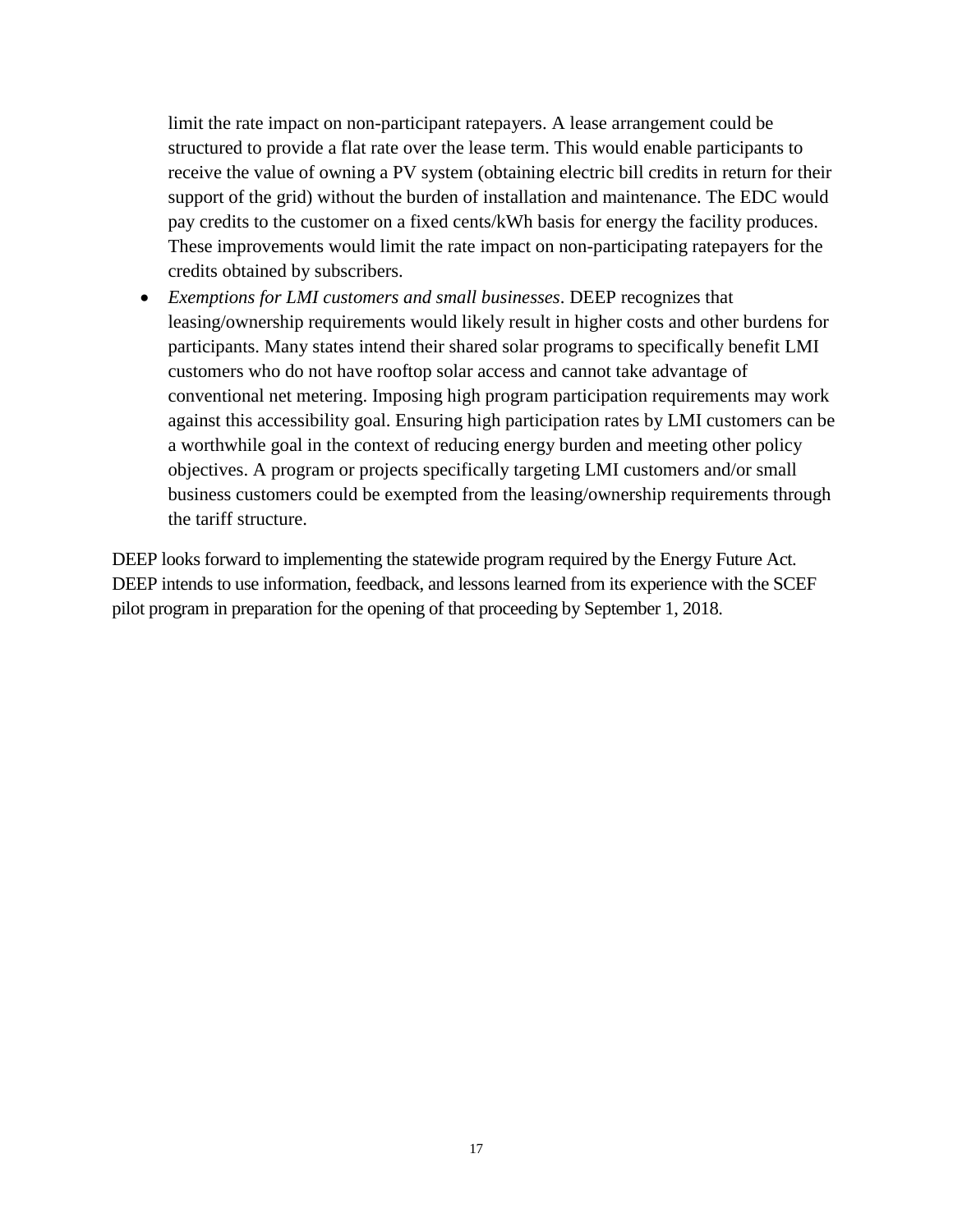#### **APPENDIX A**

| <b>State</b>         | <b>Program Size</b>                                                                                                                                                | <b>Facility Size</b>                                                                                                                                           | <b>Subscription Requirements</b><br>/ Size                                                         | <b>Number of</b><br><b>Participants</b>                                            | LMI                                                                                                                                                                                                                                                                                                                                                                                                                                                                                                                                               |
|----------------------|--------------------------------------------------------------------------------------------------------------------------------------------------------------------|----------------------------------------------------------------------------------------------------------------------------------------------------------------|----------------------------------------------------------------------------------------------------|------------------------------------------------------------------------------------|---------------------------------------------------------------------------------------------------------------------------------------------------------------------------------------------------------------------------------------------------------------------------------------------------------------------------------------------------------------------------------------------------------------------------------------------------------------------------------------------------------------------------------------------------|
| <b>Connecticut</b>   | 6MW                                                                                                                                                                | Up to 2MW                                                                                                                                                      |                                                                                                    | $\geq$ 10 per facility                                                             | 20% of estimated annual output                                                                                                                                                                                                                                                                                                                                                                                                                                                                                                                    |
| <b>Delaware</b>      | Subject to statewide net<br>metering cap of 5% of<br><b>Electric Supplier's</b><br>aggregated customer<br>monthly peak demand<br>(utilities may increase<br>limit) | Non-residential customers<br>2 MW - 500kW; municipal<br>and residential customers<br>to not exceed 25kW; farm<br>customers not to exceed<br>100 <sub>k</sub> W |                                                                                                    |                                                                                    |                                                                                                                                                                                                                                                                                                                                                                                                                                                                                                                                                   |
| <b>Maine</b>         | 60MW                                                                                                                                                               |                                                                                                                                                                | $>25$ MW                                                                                           | Up to 10 meters<br>can be net<br>metered against a<br>single eligible<br>facility. |                                                                                                                                                                                                                                                                                                                                                                                                                                                                                                                                                   |
| <b>Maryland</b>      | 193MW statewide                                                                                                                                                    | 2MW                                                                                                                                                            | Not to exceed 200% of<br>subscriber's baseline usage                                               | >1                                                                                 | 60MW set aside for LMI grant program<br>http://energy.maryland.gov/residential/Pages/Com<br>munitySolarLMI-PPA.aspx                                                                                                                                                                                                                                                                                                                                                                                                                               |
| <b>Massachusetts</b> | All net metering capped at<br>6% of utility's peak load<br>(3% allocated to<br>government-owned<br>systems, 3% to non-<br>government systems)                      | <1MW private facility;<br><10MW public facility                                                                                                                |                                                                                                    | $>2$                                                                               |                                                                                                                                                                                                                                                                                                                                                                                                                                                                                                                                                   |
| <b>New Hampshire</b> | All net metering capped at<br>100 MW                                                                                                                               | 1MW                                                                                                                                                            | Subscriber can sign with<br>more than one facility but<br>cannot exceed subscriber's<br>total load | >1                                                                                 | 30 MW for LMI; Restricts occupancy of the housing<br>to households with a gross annual income not<br>exceeding 80% of the area median income as<br>defined annually by US HUD; Restricts the monthly<br>rent, including a utility allowance, that may be<br>charged to residents, to an amount that does not<br>exceed 30% of the gross monthly income of a<br>household earning 80% of the area median income<br>as defined annually by HUD. The value of the<br>credits shall be used to provide a direct benefit to<br>tenants of LMI housing. |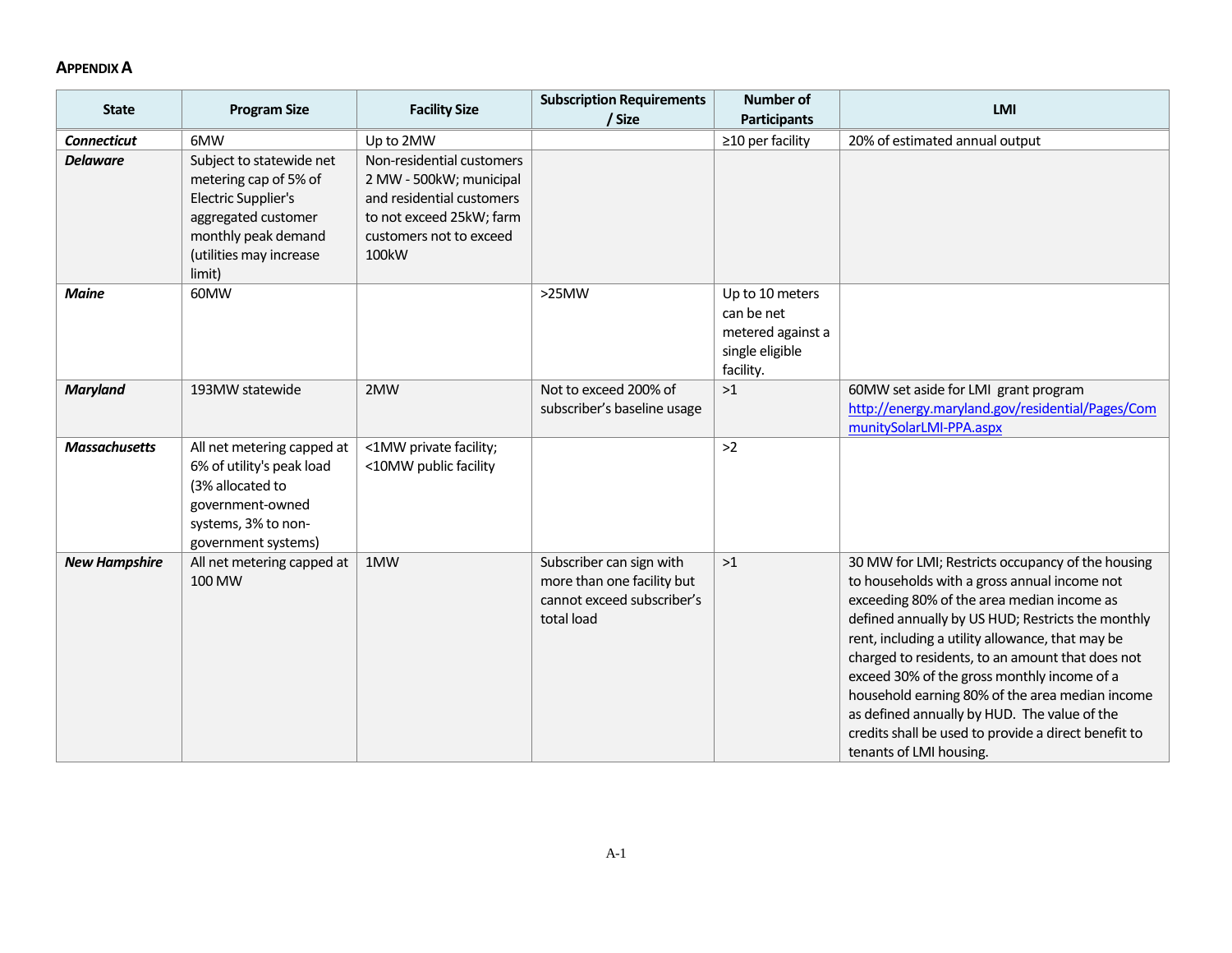| <b>State</b>          | <b>Program Size</b>        | <b>Facility Size</b>  | <b>Subscription Requirements</b><br>/ Size | Number of<br>Participants | <b>LMI</b> |
|-----------------------|----------------------------|-----------------------|--------------------------------------------|---------------------------|------------|
| <b>North Carolina</b> | 20MW                       | 5MW                   | Minimum subscription size                  | >5                        |            |
|                       |                            |                       | of 200 W. Subscription size                |                           |            |
|                       |                            |                       | cap is 100% of the                         |                           |            |
|                       |                            |                       | maximum annual peak                        |                           |            |
|                       |                            |                       | demand of electricity of                   |                           |            |
|                       |                            |                       | each subscriber at the                     |                           |            |
|                       |                            |                       | subscriber's premises.                     |                           |            |
| <b>Rhode Island</b>   | 30MW                       | 10MW                  |                                            | >3                        |            |
| <b>Vermont</b>        | The cumulative output      | 500kW; 2.2MW military |                                            |                           |            |
|                       | capacity of net metering   |                       |                                            |                           |            |
|                       | systems equals 4% to 15%   |                       |                                            |                           |            |
|                       | of the distribution        |                       |                                            |                           |            |
|                       | company's peak demand      |                       |                                            |                           |            |
|                       | during 1996; or the peak   |                       |                                            |                           |            |
|                       | demand during the most     |                       |                                            |                           |            |
|                       | recent full calendar year, |                       |                                            |                           |            |
|                       | whichever is greater.      |                       |                                            |                           |            |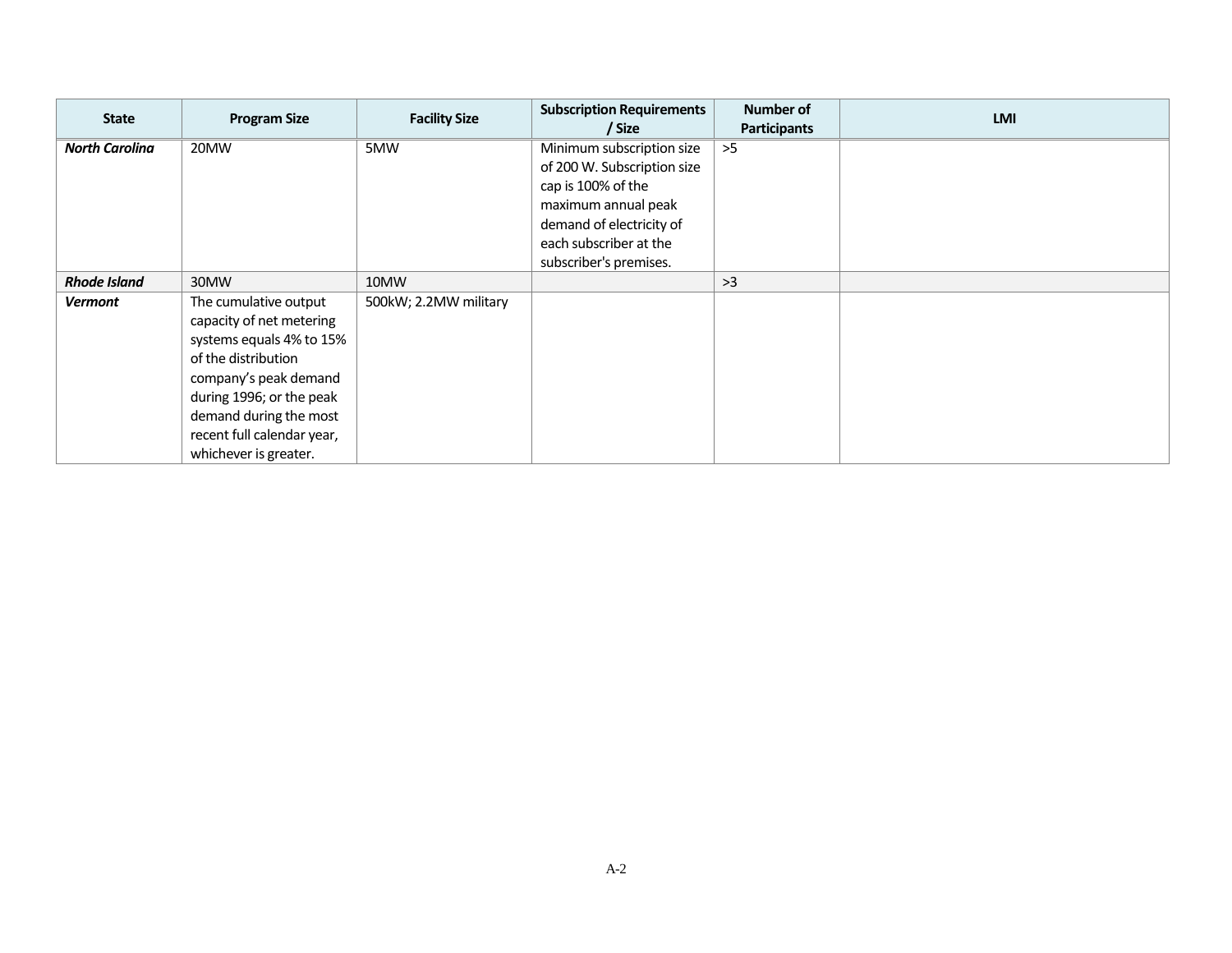| <b>State</b>          | <b>Treatment of Excess</b><br>Generation                                                                                         | <b>Net</b><br><b>Metering</b> | <b>Valuation of Benefits</b>                                                                                                                                                                                                                                                                                                                                                                                                                                                                                          | Link                                                                                              |
|-----------------------|----------------------------------------------------------------------------------------------------------------------------------|-------------------------------|-----------------------------------------------------------------------------------------------------------------------------------------------------------------------------------------------------------------------------------------------------------------------------------------------------------------------------------------------------------------------------------------------------------------------------------------------------------------------------------------------------------------------|---------------------------------------------------------------------------------------------------|
| <b>Connecticut</b>    | Subscriber carries dollar value<br>credit on bill for up to one<br>year, EDC pays out any credit<br>after 12 months              |                               | Each subscriber's monthly electric bill from the EDC will include an on-bill credit<br>representing the value of the subscribed energy allotment                                                                                                                                                                                                                                                                                                                                                                      | http://www.ct.gov/deep/cwp/<br>view.asp?a=4405&Q=600224&<br>deepNav GID=2121                      |
| <b>Delaware</b>       | Annually subscriber can<br>request payment from Electric<br>Supplier, if less than \$25 can<br>be carried over on bill as credit | Yes                           | For participants on the same distribution feeder as the Community Energy<br>Facility, full retail rate. For customers not on the same distribution feeder,<br>Standard offer service rate.                                                                                                                                                                                                                                                                                                                            | https://legis.delaware.gov/jso<br>n/BillDetail/GetHtmlDocument<br>?fileAttachmentId=38650         |
| <b>Maine</b>          | Carried over as a kWh credit<br>for 12 months expires after 1<br>year with no compensation                                       |                               | 1:1 kWh credit                                                                                                                                                                                                                                                                                                                                                                                                                                                                                                        | http://legislature.maine.gov/le<br>gis/bills/getPDF.asp?paper=HP<br>1120&item=1&snum=127          |
| <b>Maryland</b>       | Electric bill credit only as either<br>kWh or dollar value credit                                                                | Yes                           | An electric company that does not provide Standard Offer Service shall pay a<br>subscriber for kWh of excess generation at the electric company's avoided cost<br>of generation.                                                                                                                                                                                                                                                                                                                                      | http://www.psc.state.md.us/el<br>ectricity/community-solar-<br>pilot-program/                     |
| <b>Massachusetts</b>  | Credits appear as a dollar value<br>on bill and never expire                                                                     | Yes                           | Credit equal to the excess kilowatt-hours by time of use billing period, if<br>applicable, multiplied by the sum of the distribution company's: (i) default<br>service kilowatt-hour charge in the ISO-NE load zone where the customer is<br>located; (ii) transmission kilowatt-hour charge; and (iii) transition kilowatt-hour<br>charge; provided, however, that this shall not include the demand side<br>management and renewable energy kilowatt-hour charges set forth in sections<br>19 and 20 of chapter 25. | https://malegislature.gov/Law<br>s/SessionLaws/Acts/2008/Cha<br>pter169                           |
| <b>New Hampshire</b>  | Payment equal to utilities<br>default service rate on an<br>annual basis                                                         | Yes                           | The customer-generator may elect to be paid or credited by the electric<br>distribution utility for its excess generation at rates that are equal to the utility's<br>avoided costs for energy and capacity to provide default service as determined<br>by the commission consistent with the requirements of the Public Utilities<br>Regulatory Policy Act of 1978.                                                                                                                                                  | http://www.gencourt.state.nh.<br>us/rsa/html/XXXIV/362-A/362-<br>A-9.htm                          |
| <b>North Carolina</b> | Avoided cost                                                                                                                     |                               | The offering utility shall credit the subscribers to its community solar energy<br>facility for all subscribed shares of energy generated by the facility at the avoided<br>cost rate.                                                                                                                                                                                                                                                                                                                                | https://www.ncleg.net/Sessio<br>ns/2017/Bills/House/PDF/H58<br>9v6.pdf                            |
| <b>Rhode Island</b>   |                                                                                                                                  | Yes                           | Standard offer service kilowatt hour charge for the rate class applicable to the<br>net metering customer, except that for remote public entity and multi-<br>municipality collaborative net-metering systems that submit an application for<br>an interconnection study on or after July 1, 2019 and community remote net-<br>metering systems, the standard offer service kilowatt hour charge shall be net of<br>the renewable energy standard charge or credit.                                                   | http://www.ripuc.org/eventsa<br>ctions/docket/4631-NGrid-<br>CNN-Presentation(1-11-<br>$17)$ .pdf |